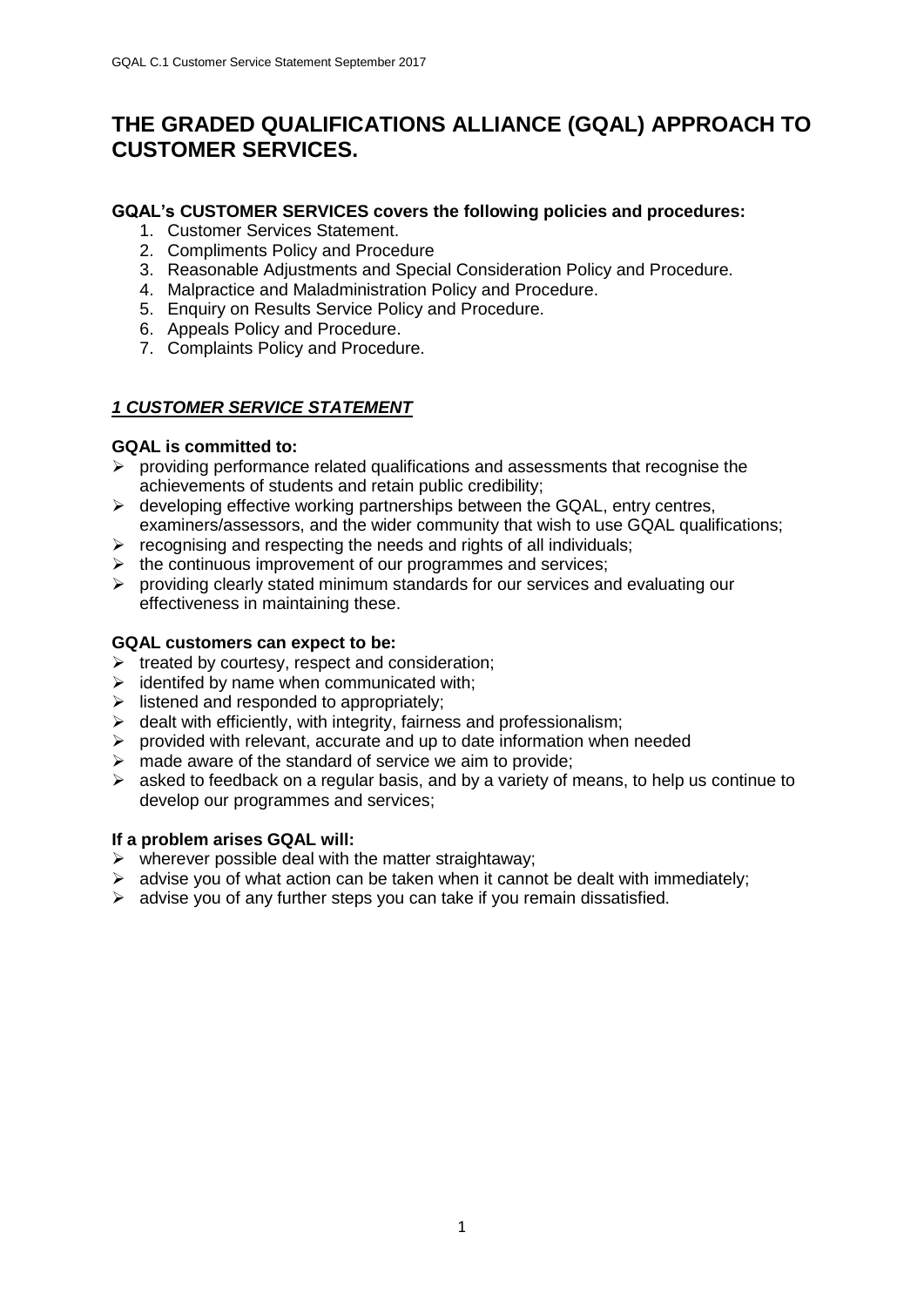# **The Ten Service Standards.**

GQAL seeks to continuously improve the way we work and the quality of service we provide. The following standards cover the services that we offer to centres, candidates and parents in the provision of qualifications. These services involve providing relevant information, answering enquiries and managing the examination and assessment process.

| Standard 1.  | Answer your letters clearly and within 15 working days of receipt.                                                                                                                                     |  |
|--------------|--------------------------------------------------------------------------------------------------------------------------------------------------------------------------------------------------------|--|
| Standard 2.  | See you within 15 minutes of any pre-arranged time for<br>appointments at our offices.                                                                                                                 |  |
|              |                                                                                                                                                                                                        |  |
| Standard 3.  | Provide regular information about our qualifications and services.                                                                                                                                     |  |
| Standard 4.  | Provide enough notice to ensure no cohort is impacted by any<br>significant changes to assessment and examination requirements.                                                                        |  |
| Standard 5.  | Provide enough notice of the withdrawal of a specification to<br>ensure any cohort that has started the qualification can complete it.                                                                 |  |
| Standard 6.  | Consult users regularly about services and report on findings.                                                                                                                                         |  |
| Standard 7.  | Have a complaints and compliments procedure and send you<br>information about it on request.                                                                                                           |  |
| Standard 8.  | Take all reasonable steps to make services accessible to everyone<br>(including people with special needs and disability).                                                                             |  |
| Standard 9.  | Provide professional, courteous and efficient treatment.                                                                                                                                               |  |
| Standard 10. | Clarity in explaining our position. We will answer your questions in<br>a clear and concise manner. We will explain how decisions were<br>made and convey this information in understandable language. |  |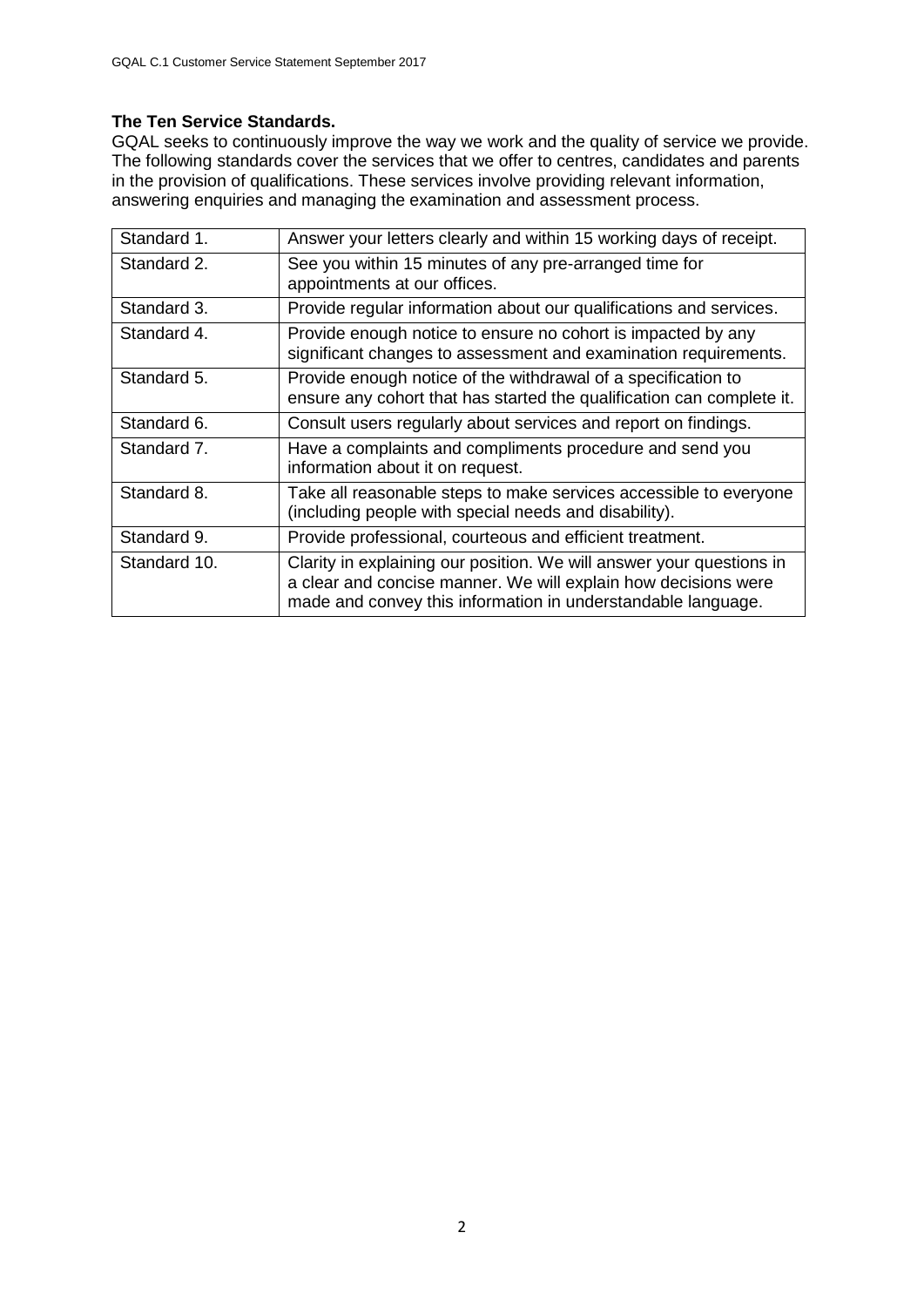# *2 COMPLIMENTS POLICY AND PROCEDURE*

GQAL values compliments, these will always be fed back to appropriate personnel. They are invaluable for maintaining and improving our reputation and therefore contribute to our community of professional practitioners. They provide us with the evidence to develop our qualification base.

Please send your comments to:

- Post to: Helen Mence, Responsible Officer, GQAL, International Arts Centre, Garden Street, Leicester. LE1 3UA
- **Email to:** Helen@btda.org.uk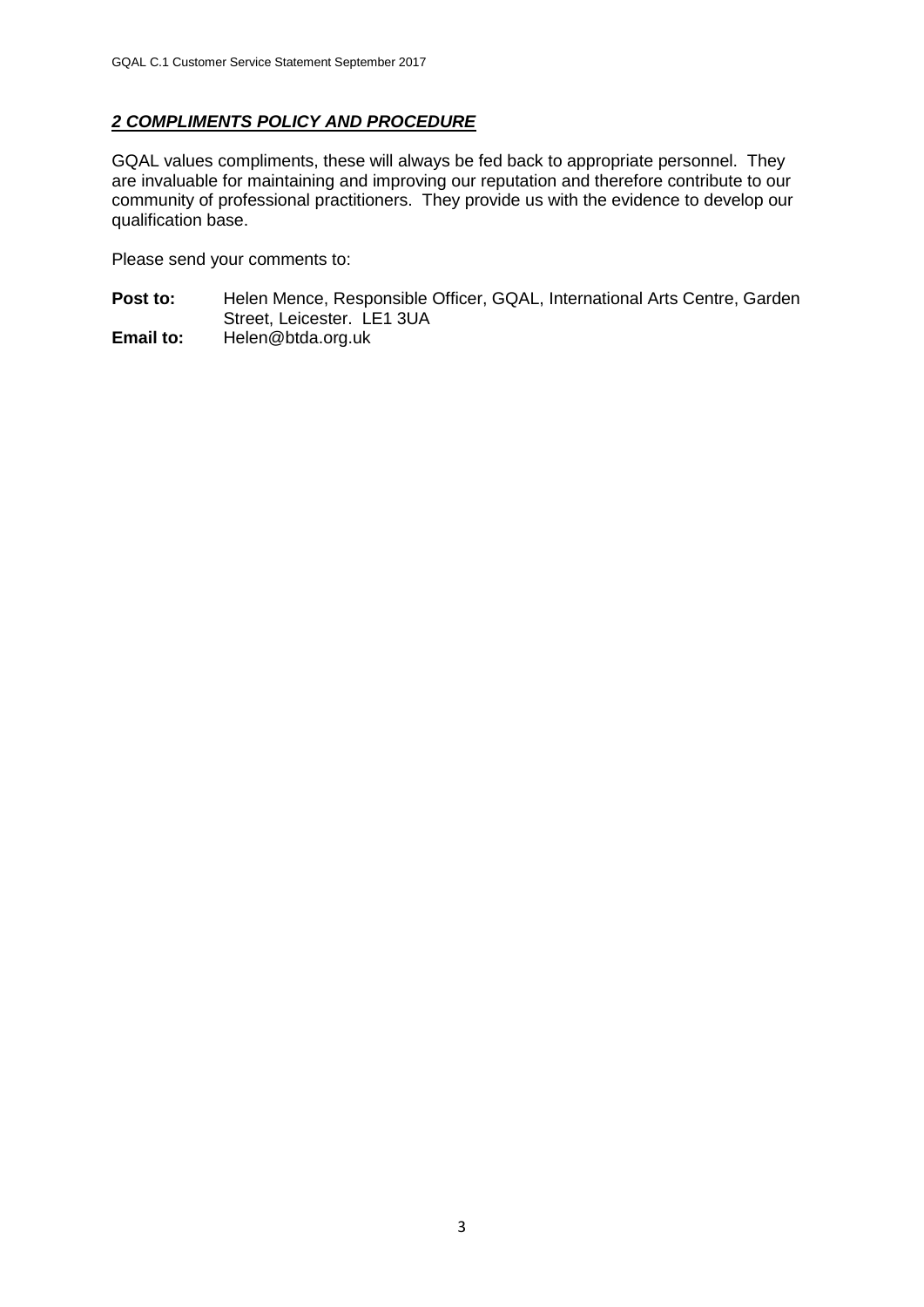### *3 REASONABLE ADJUSTMENTS AND SPECIAL CONSIDERATION POLICY AND PROCEDURE*

# **General Principles**

GQAL will take reasonable care to:

- provide valid alternative arrangements for access to examinations and assessment;
- give attention to the assessment where specific circumstances have arisen at or near to the time of assessment that were not provided for by prior reasonable adjustments;
- ensure that neither a reasonable adjustment or special consideration gives an unfair advantage over other candidates;
- ensure that a reasonable adjustment or special consideration does not reduce the validity or reliability of the examination or assessment;
- ensure that the provision of a reasonable adjustment or special consideration does not mislead the users of the qualification about the candidate's attainment;
- ensure that the provision for a reasonable adjustment or special consideration does not compromise the integrity or credibility of the qualification;
- determine a reasonable adjustment or special consideration in relation to the defined needs of individual candidates;
- consider the candidate's usual methods of learning and producing work when making decisions on a reasonable adjustment or special consideration

### *Reasonable Adjustments Procedures*

When entering candidates for an examination the centre/teacher should:

- 1. choose the examination, or the 'component within a qualification, which is most appropriate for the candidate with a known long-term or permanent disability or learning difficulty;
- 2. diagnose the requirements of each candidate individually making use of specialist advice from external sources, as appropriate;
- 3. ensure that the adjustments requested will assist the candidate to demonstrate their attainment without affecting or circumventing assessment requirements;
- 4. consider the candidate's normal way of learning and producing work as a basis for reasonable adjustments provided that this would not give the candidate an unfair advantage or compromise the integrity of the examination or assessment;
- 5. ensure that the candidate has experience of and practice in the use of the adjustments requested;
- 6. consult GQAL at the earliest opportunity in order to plan adjustments for a candidate with particular needs;
- 7. contact GQAL if there is any doubt surrounding the acceptability of proposed adjustments for a particular candidate;
- 8. ensure that all applications for reasonable adjustments have been agreed with GQAL in advance of an entry being made.
- 9. It should be noted that a candidate with an Education Health Care Plan (formerly Statement of Special Educational Need) does not qualify automatically for reasonable adjustments.
- 10. Failure to comply with the Regulations contained in this document may lead to a candidate's result being withheld.

Centres/teachers should send all specific enquiries, requests for advice and completed application forms directly to Helen Mence, Responsible Officer at the Graded Qualifications Alliance, Garden Street, Leicester. LE1 3UA.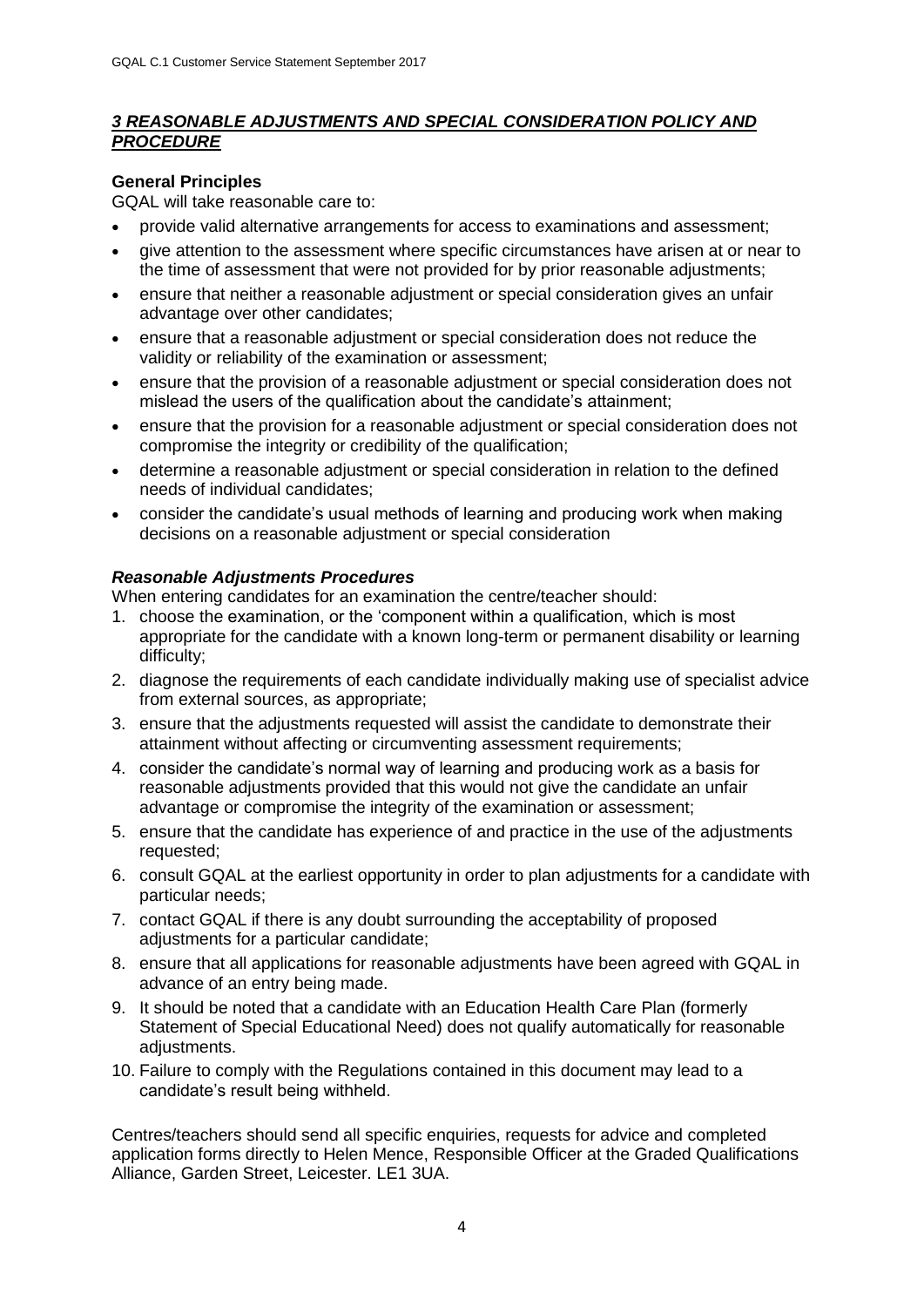### **Guidance**

- Reasonable adjustments apply to both permanent or long-term disabilities and learning difficulties, and to temporary disabilities, illness and indisposition's.
- In the case of temporary conditions GQAL should be contacted as soon as possible after the situation arises.
- If a temporary condition arises during the examination, the advice of GQAL should be sought, wherever possible, especially if the circumstances are unusual or distressing.
- Avoid making assumptions, on the basis of previous experience or hearsay, about the adjustments that may or may not be made.
- Judgements are made by GQAL according to the circumstances and needs of the individual candidate.
- In respect of permanent or long-term conditions, the most appropriate syllabus should be chosen. Whenever possible, the syllabuses and options available should be investigated and the one most suitable to meet the needs of the candidate chosen.
- Multiple disabilities. Many students with physical disabilities also have sensory difficulties or problems. If candidates have multiple disabilities, all the possibilities for meeting the assessment needs of the candidate should be considered.
- Before making an application for reasonable adjustments:
	- ~ consult any specialist LEA or other external advisory services available;
	- $\sim$  consider whether the severity or effect of the particular disability is likely to change before the time of the examination;
- The impact of reasonable adjustments on other candidates should be taken into account and assistance to the Graded Qualifications Alliance should be given to ensure that these do not give the candidate an unfair advantage over other candidates or compromise the integrity of the examination.
- For some candidates, it may be permissible to use alternative forms of communication to give direction or instruction, or a hearing loop, although these should be kept to a minimum in accordance with examination regulations. Examples of alternative communication could be the use of British Sign Language to give instruction or direction, but only where this does not compromise a candidate's ability to perform the requirements of the examination. Where BSL is the primary means of communication for a deaf candidate, these candidates may have the support of a BSL/English interpreter to sign the instructions or directions to them, which are being given by the examiner/assessor. The teacher/centre is responsible for providing this. The BSL interpreter should be recruited with integrity by the centre/teacher and hold an appropriate qualification in sign language, have a good working knowledge of the content of the examination and must not be related to the candidate. A candidate should, wherever possible, have had previous experience of working with a BSLl/English interpreter and should have used this arrangement during their classes.
- Candidates with Education Health Care Plans (EHCP) (formerly Statements of Special Educational Need) do not necessarily qualify for reasonable adjustments. Where candidates have EHCP's action should be taken to ensure their possible needs are considered before the candidate commences the Programme of Study.
- In all cases, when consideration is being given to a candidate with Particular Needs (whether EHCPs or not), the Parents or Guardians of the candidate must be consulted about, and kept informed of the appropriateness of the award, the demands of a Programme of Study and the nature of the examination requirements before the candidate commences the Programme of Study.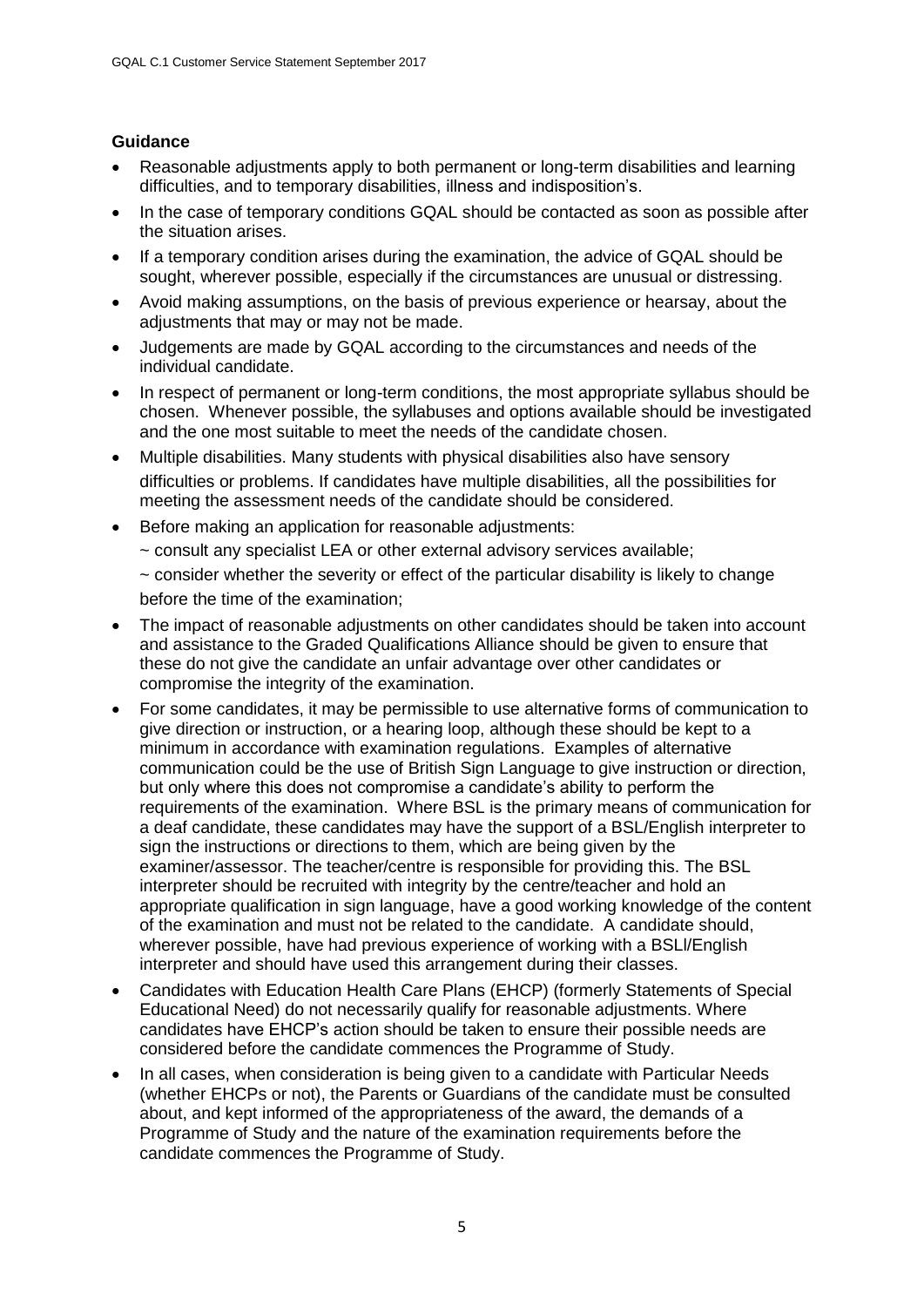- Careful consideration must be given to the resourcing implications of any reasonable adjustments, which may be agreed.
- The candidate must have had experience of, and practice in, the use of any reasonable adjustments, which are requested.
- If there is any doubt about the acceptability of the adjustments proposed, the awarding body should be consulted at the earliest opportunity and preferably before the Programme of Study is started.
- In the case of learning difficulties, there must be evidence of need and a history of provision during the Programme of Study. The evidence must take the form of one of the following:

~ details from the Education Health Care Plan (formerly Statement of Special Education Need;

or

 $\sim$  a relevant diagnostic report confirming a learning disability produced by an educational psychologist or other appropriately qualified and competent person.

• The evidence must be held by the centre and made available to the Graded Qualifications Alliance on request.

### **Evidence Requirements**

Historical evidence of the candidate's needs and an indication of how these needs have been met during the Programme of Study must be provided to the Awarding Organisation. Centres will be expected to establish that the candidate's needs have been recognised over the duration of the Programme of Study and that the adjustments requested for the examination reflect past and present requirements.

In the case of learning difficulties, evidence of need should be confirmed by a history of provision during the Programme of Study within the school/college, supported by current medical/psychological evidence from a competent person to support the application. (A competent person is defined as a Medical Doctor, Chartered Psychologist or a Full/Affiliated Member of the Association of Educational Psychologists or person of similar professional and relevant standing.)

### **Submitting Applications**

Application is by letter to Helen Mence, Responsible Officer, Graded Qualifications Alliance, Garden Street, Leicester. LE1 3UA. This should be received at least 12 weeks before the intended date of examination. The letter must include the following information:

- Title of the award as entered:
- Date of Exam/Assessment:
- A full description of the reasons why reasonable adjustments are being requested for an individual named candidate;
- *Current* medical/psychological evidence from a competent person to support the application
- A description of all reasonable adjustments already made within the centre or school for the programme of study;
- The centres recommendations for reasonable adjustments and the ways that this will be provided by the centre for the examination/assessment;
- A declaration to say that the centre is satisfied that the information provided is accurate;

### **Additional Guidance for Candidates With Physical Or Other Disabilities**

The guiding principle in practical assessments must be safety at all times. Candidates must neither endanger other candidates nor endanger themselves. In every case centres must ensure that the Programme of Study and an Examination is suitable for the candidate and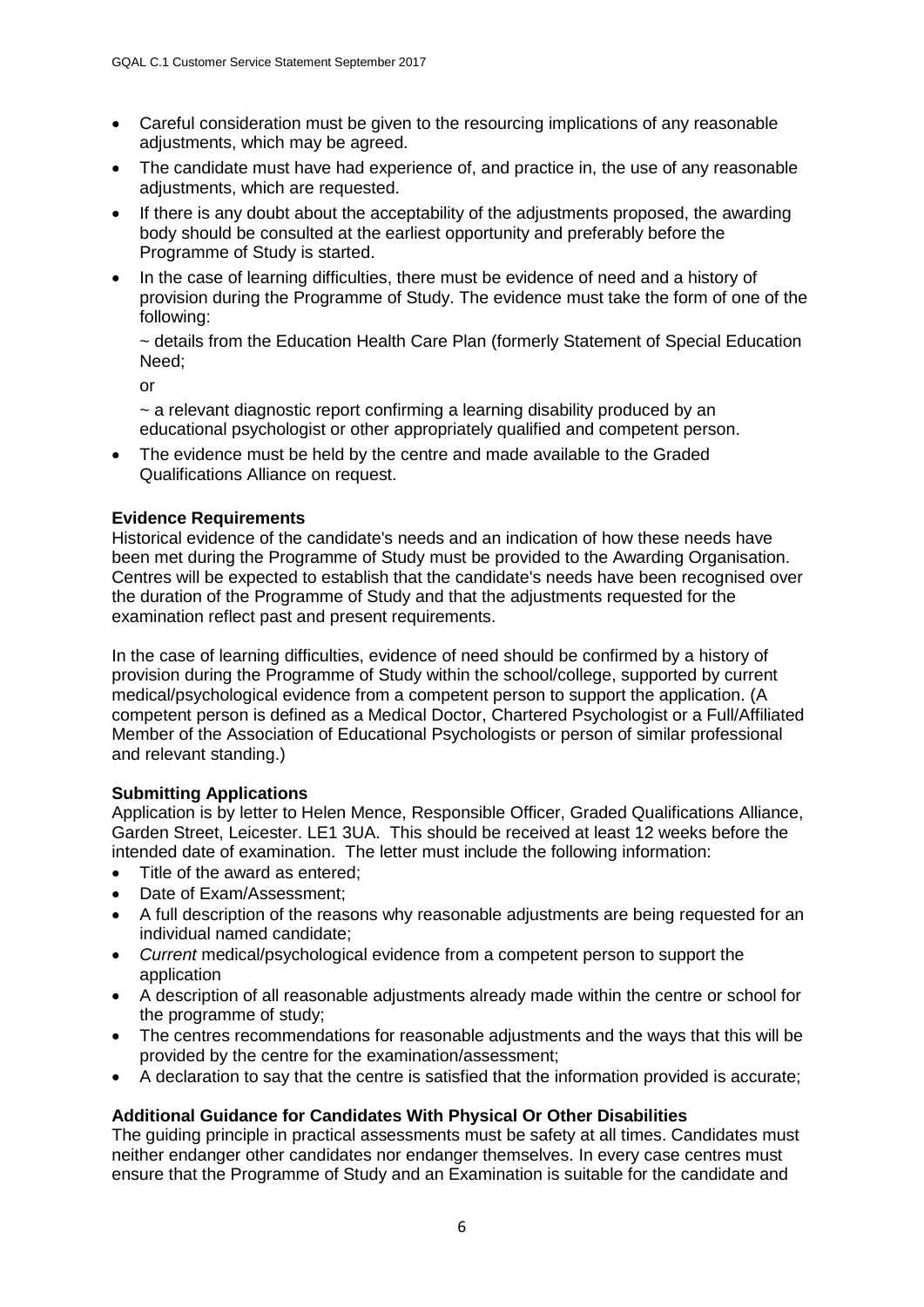not beyond his or her physical capabilities. This requires that the candidate's needs should have been recognised over a period of time and the adjustments proposed for the Programme of Study and Examination should reflect past and present need. If no previous adjustments have been made, centres must consider very carefully whether arrangements are justified. Where any doubt exists centres must contact GQAL before a candidate commences work on a Programme of Study leading to an examination.

The centre must avoid misleading the parents, students and other interested parties about the candidate's likely acceptance for the examination and the level of attainment possible. Where an examiner/assessor has reasonable grounds for believing that candidates might either endanger other candidates or endanger themselves the examiner/assessor is required by GQAL not to proceed with the examination and to inform GQAL immediately that this is the case.

Reasonable adjustments are intended to enable the candidate to demonstrate his or her level of attainment, but the centre must ensure and the examiner/assessor must be satisfied that they do not give the candidate an unfair advantage over other candidates in the same examination.

# *Special Consideration Procedures*

### **Eligibility**

1. A candidate who is fully prepared for assessment will be eligible for special consideration if:

(a) performance in a component is affected by circumstances beyond the control of the candidate, e.g. recent personal illness, accident, bereavement, serious disturbance during the examination (but see paragraphs 3(a) below); (b) reasonable adjustments which were made in respect of a permanent or long-term disability proved inappropriate or inadequate.

2. A candidate will not be eligible for special consideration if:

(a) any part of the examination is missed due to personal arrangements including holidays or unauthorised absence from any examination component; (b) no evidence is supplied by the centre that the candidate had been affected at the time of the examination by a particular condition e.g. chronic hay fever.

3. Candidates, either individually or as groups, will not be eligible for special consideration if: (a) preparation for a component is affected by difficulties during the course of study e.g. disturbances through building work, lack of proper facilities, changes in or shortages of staff, industrial disputes;

(b) the effect on the final assessment cannot be reliably quantified by the awarding body.

Following an application for special consideration GQAL may make an exceptional circumstance award, provided that additional appropriate pre-existing evidence of attainment is available.

### **How To Apply**

The centre is responsible for discussing the possible need for special consideration with the examiner/assessor before the examination starts. The examiner/assessor and centre must be satisfied beyond all reasonable doubt that the case of an individual candidate is genuine. The examiner/assessor will notify GQAL (if possible before the examination starts) the examiner/assessor will send GQAL a confidential written report about the circumstances. The centre must submit a letter requesting special consideration to GQAL as soon as possible after the examination and not later than 2 days after the date of the examination. This letter must provide medical or other appropriate evidence to support the request.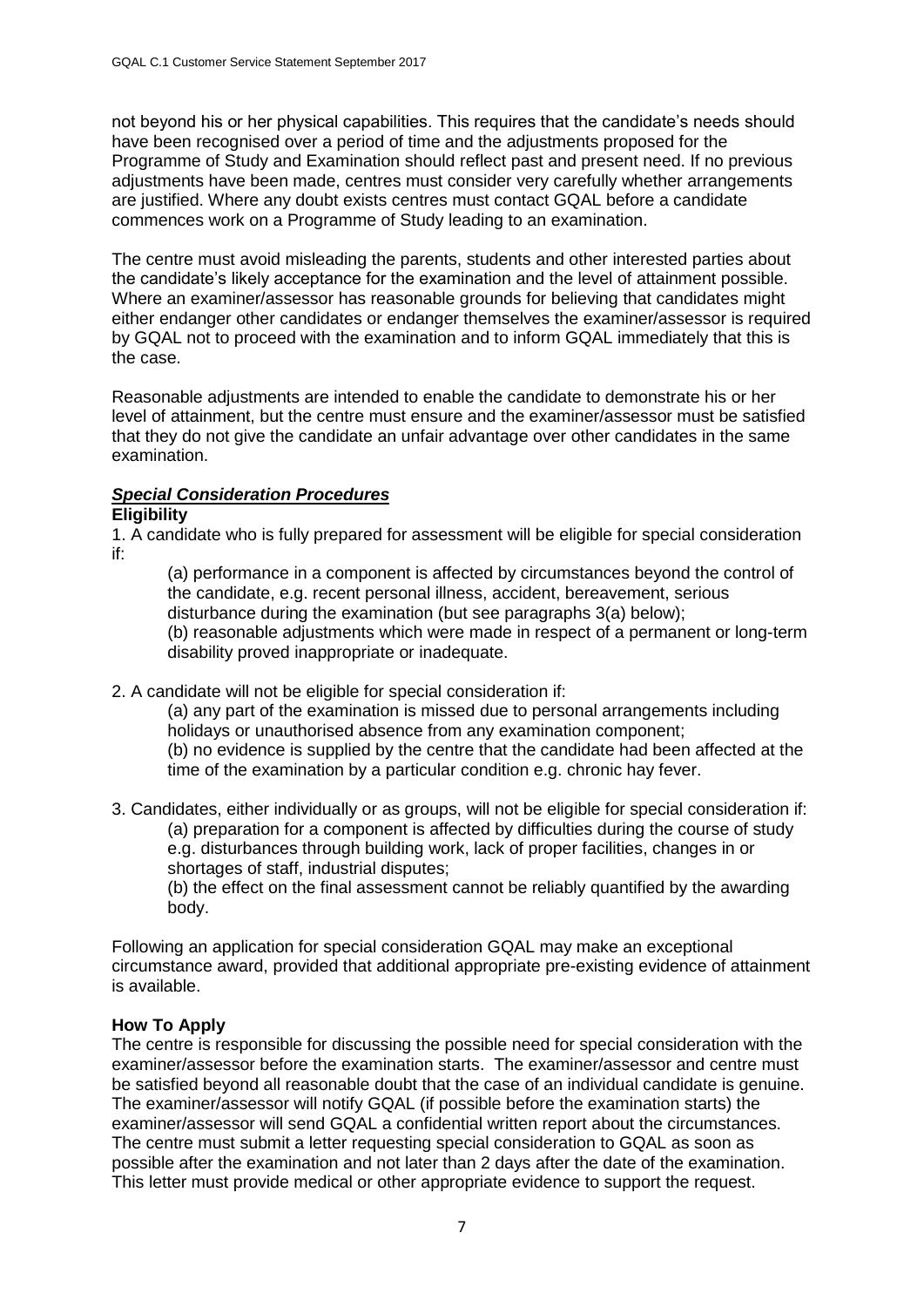### **Submitting Applications**

- Application is by letter to Helen Mence, Responsible Officer, Graded Qualification Alliance, Garden Street, Leicester. LE1 3UA. The letter must include the following information:
- Title of the award as entered;
- Date of examination/assessment
- A full description of the adverse circumstances on the date of the examination/assessment;
- Where appropriate current medical/psychological evidence from a competent person to support the application;

### **General Guidance On Applications For Reasonable Adjustments Or Special Consideration**

- State precisely the nature of the disability or indisposition and its effects in relation to assessment.
- Specify any information/evidence enclosed with the application which will assist understanding of the case.
- Specify your recommendations for the reasonable adjustments needed by the candidate. Be as precise as possible. Remember, it is the centres responsibility to recommend and subsequently provide the reasonable adjustments being requested.
- You are advised, wherever possible, to consult a specialist advisory service or other external service on the most appropriate adjustments for the candidates concerned.
- Provide details of all reasonable adjustments already made within the school or centre for the Programme of Study and indicate any support that is usually available to the candidate during teaching.
- Specify for how long such adjustments have been made for the candidate. If none have been made put 'NONE'.
- Complete the declaration. It is the responsibility of the centre to verify the accuracy of the information required to support the request and subsequently provide the reasonable adiustments agreed.
- Enclose copies of current (e.g provided within the previous two years) medical/psychological evidence from a competent person to support the application. (A competent person is defined as a Medical Doctor, Chartered Psychologist or a Full/Affiliated Member of the Association of Educational Psychologists or person of similar professional and relevant standing.)
- The supporting evidence from a competent person must clearly indicate why the candidate has learning difficulties or particular needs severe enough to warrant reasonable adjustments. The person must indicate whether, in their judgement, the examination is appropriate for the candidate. Any other information to be taken into account such physical, perceptual, attentional or co-ordination difficulties and any relevant emotional factors must be commented on and the results of recognised tests relating to these supplied.

# **Aegrotat Awards**

- An aegrotat award for incomplete study is an unclassified award that may be conferred in exceptional circumstances such as when a student's ability to complete an award is compromised by sudden circumstances.
- An Aegrotat award may be made to a candidate who is prevented by illness or other medical reasons or by circumstances that could not have been predicted or anticipated from completing an examination or final assessment.
- It is the responsibility of the Centre to immediately notify the Responsible Officer of GQAL of the likelihood of an Aegrotat award being applied for and to ensure that the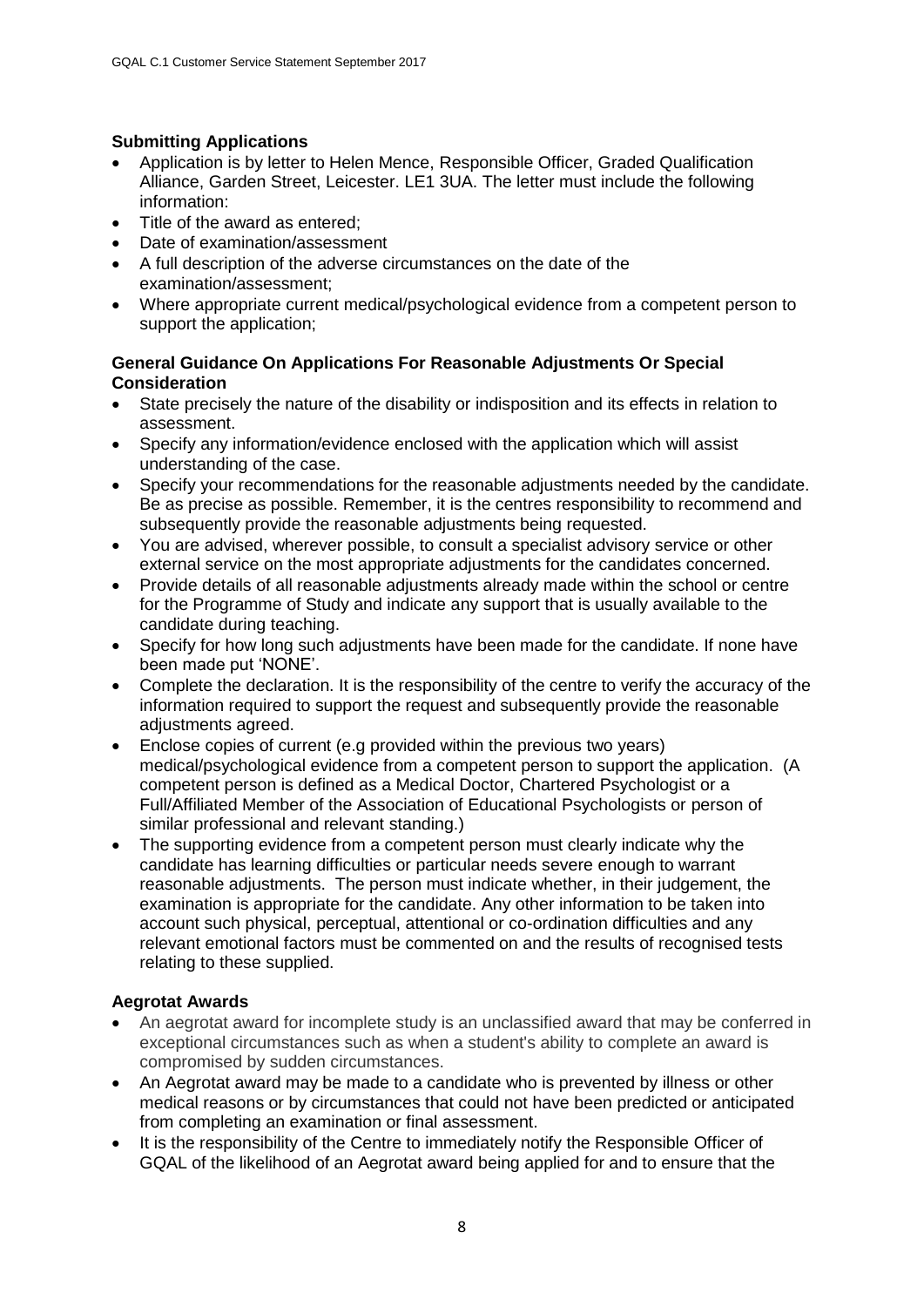reasons or circumstances are fully documented and supported by evidence, which will be passed to the Responsible Officer of GQAL without undue delay.

- The Responsible Officer of GQAL, having considered the relevant facts (which should include satisfactory medical certification or other appropriate evidence) may recommend that an Aegrotat award be made.
- In doing so, the Responsible Officer of GQAL should be satisfied that the candidate's prior performance shows beyond reasonable doubt that he/she would have passed but for the illness/event which occurred.
- The Responsible Officer should be satisfied that the candidate is unlikely to be able to return to complete his/her examination or assessment at a later date within a reasonable period.
- If it is agreed that an Aegrotat award be made, the Responsible Officer shall require the candidate to confirm in writing that they are willing to accept an Aegrotat award.
- Notification of the candidate's signed confirmation of willingness to accept an Aegrotat award shall be provided before an Aegrotat award is made.
- Where the candidate is a minor the signature of the Parent or Guardian will also be required in confirmation that an Aegrotat award is to be accepted.
- Where the candidate is unwilling to do so, the Responible Officer shall endeavour to make appropriate arrangements for the learner to complete or re-take the examinations/assessments concerned.
- An Aegrotat award shall not state it to be a Pass, Pass with Merit or Pass with Distinction but clearly state that it is an Aegrotat award.
- An Aegrotat award does not necessarily entitle the holder to any credits or exemptions which might otherwise be associated with the award concerned.

### **Appeals/Complaints Against Our Decision For Reasonable Adjustments Or Special Consideration.**

If an appeal is to be made against GQAL's decision for reasonable adjustments and special consideration it must be made in writing to the Responsible Officer within 30 days of receipt of notification of a decision **as a complaint**. The Responsible Officer will refer the appeal to a GQAL Appeals Panel who will deal with it in accordance with the Appeals Policy.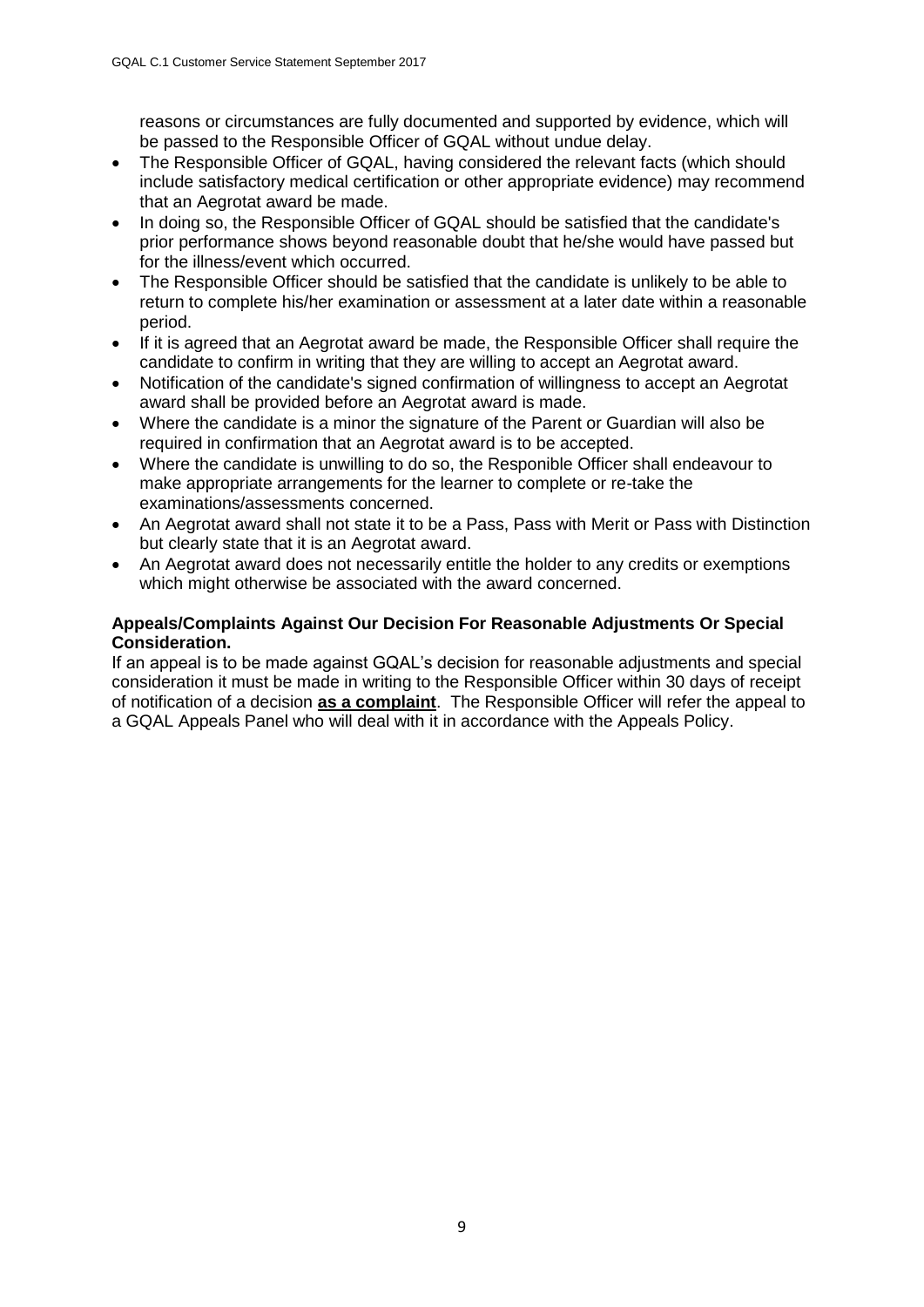### *4 MALPRACTICE AND MALADMINISTRATION POLICY AND PROCEDURE*

GQAL acknowledges its responsibility to deal with any issues of malpractice or maladministration on the part of candidates, centre staff or any others involved in providing their qualifications.

GQAL is obliged to investigate all cases of malpractice or maladministration in liaison with the parties concerned. If an investigation results in evidence of malpractice or maladministration, GQAL will take the necessary steps to ensure that the candidates' interests are protected as far as is reasonably possible, this may include making arrangements for re-assessment or re-certification. GQAL will take action to prevent a reoccurrence of the malpractice or maladministration and where necessary will impose an appropriate sanction.

### **What Is Malpractice?**

Malpractice is defined as any activity or practice, which deliberately contravenes regulations and compromises the integrity of the assessment process and/or the validity of certificates. For the purpose of this policy this term also covers misconduct.

The categories listed below are examples of potential malpractice. Please note that this is not an exhaustive list.

- Plagiarism of any nature by candidates.
- Disruptive behaviour by candidates.
- Cheating in an examination.

Anybody who suspects malpractice at any time must immediately **report** their findings to the Responsible Officer

### **What Is Maladministration?**

Maladministration is defined as any activity or practice, which results in non-compliance with regulations. Anybody identifying cases of maladministration should report them to the Responsible Officer.

The categories listed below are examples of potential maladministration Please note that this is not an exhaustive list.

- Failure to adhere to our candidate registration and certification procedures
- Failure to comply with centre approval criteria (where these apply) or examination requirements
- Failure to maintain auditable records, eg certification claims
- Fraudulent claim for certificates
- Intentional withholding of information from us which is critical to maintaining the rigour of quality assurance
- Deliberate misuse of our logo
- Submission of false information to gain a proxy or a qualification
- Failure to adhere to the requirements of our *Reasonable Adjustments and Special Considerations Policy.*

Anybody who suspects maladministration at any time must immediately **report** it to the Responsible Officer

We would expect centres approved by GQAL to carry out their own initial investigations into any suspected malpractice. We will provide guidance and support to centres to put arrangements in place to prevent and investigate malpractice.

#### **Malpractice And Maladministration Reports**

The **report** is received by the Responsible Officer who reviews it and decides whether:

- there is sufficient evidence to launch an investigation
- more evidence is needed before an investigation can be launched
- there is insufficient evidence for an investigation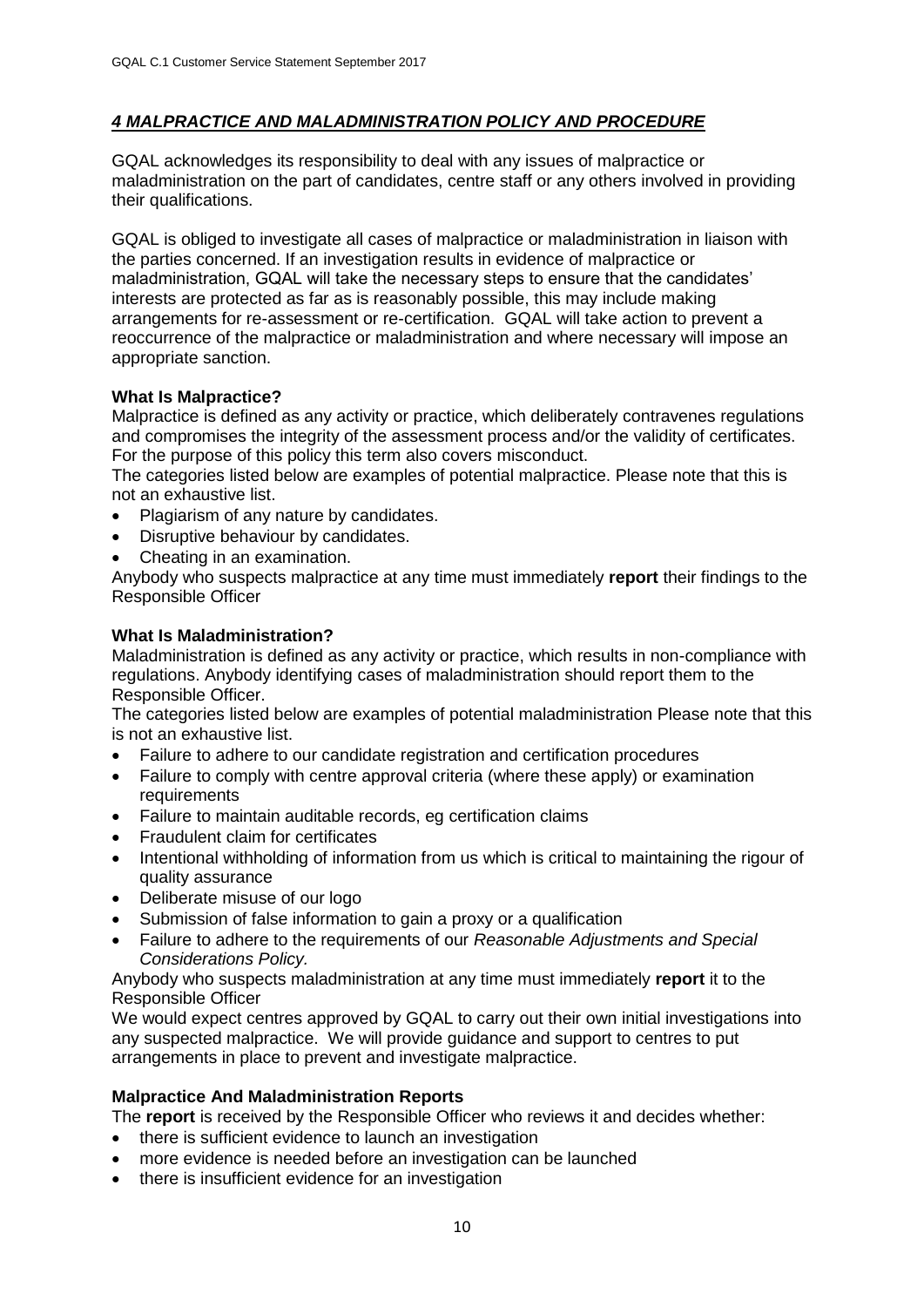# **The Malpractice Report**

In the case of a **report** of suspected malpractice the Responsible Officer must be informed immediately, followed up by the information below:

- centre name
- teacher name
- candidate's name and registration number
- title and number of the qualification affected
- date(s) suspected malpractice occurred
- full nature of the suspected malpractice
- the full detail and resulsts of any investigation carried out by the centre or anybody else involved in the case, including any mitigating circumstances
- written statements from those involved in the case; e.g. witness statements
- date of the report and the informant's name, position and signature.

The Responsible Officer will review the report, decide whether to recommend further investigation and respond to the informant within 5 working days to set out the initial findings and decision based on one of the three options above.

Should the Responsible Officer wish to launch an investigation they will carry out the following action.

### **Appointing The Investigation Team**

The Responsible Officer will invite members of the Examination Standards Committee to take part in the investigation. A requirement for members of the investigation panel will be that they:

- have no personal interest in the case;
- have not had any previous dealings with those involved in it.

Members of the investigation panel will be expected to confirm their objectivity in the investigation and any potential conflicts of interest should be stated in advance of the investigation. Should there be a potential conflict of interest the Responsible Officer may decide to remove that person from the panel depending on the nature of the conflict.

### **The Investigation Process**

The team will look through all the evidence presented and carry out further investigation to establish the nature of the malpractice and establish the facts of the case. They may need to:

- carry out site visits should failure of security or confidentiality of premises be in question;
- interview those involved to establish the facts of the case should there be discrepancies in the facts from different viewpoints;
- request further information from those involved.

After reviewing all the evidence, the team will come to a decision (this has to be a majority decision within the group if not unanimous) and inform the Responsible Officer. The team should report its findings formally to the Examination Standards Committee who will ratify the decision before the parties involved are informed of the decision.

Those involved will normally be informed within 30 days unless there is a reason why the investigation cannot be completed within that time, e.g. in some cases the investigation may take longer if GQAL deems it necessary to carry out site visits. In such instances, GQAL will advise all parties concerned of the likely revised timescale. If this is the case the team should inform the Responsible Officer who will in turn inform the parties involved of the delay and expected new timescale.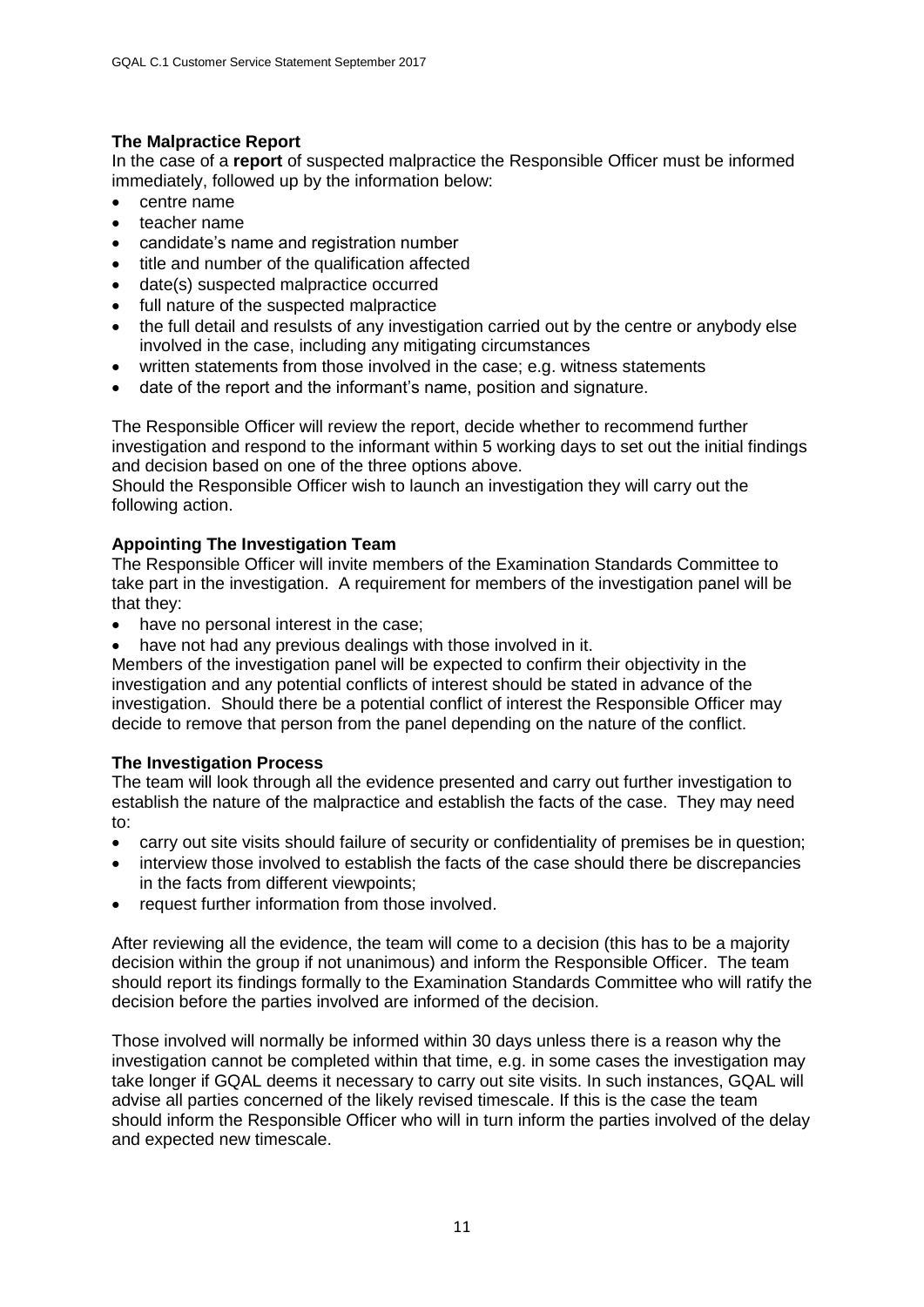GQAL expects all parties, who are either directly or indirectly involved in the investigation, to fully co-operate. In instances where a centre or its candidates do not co-operate, GQAL may have no alternative but to take action against those involved for non-compliance. Possible actions for non-compliance can be found in GQAL's Sanctions Policy. During the investigation the review process may involve:

- a request for further information from those involved;
- interviews (face to face or by telephone) with those involved in the investigation;
- arranging for authorised personnel to carry out a site visit.

### **Referring Matters To The Board Of Directors**

There may be instances where the Examination Standards Committee wishes to refer the decision about the investigation to the Board of Directors. In all cases of malpractice the Responsible Officer will report any investigations and outcomes to the Board of Directors for note. However, in cases where the Board of Directors is called on to make or ratify a decision by the Examination Standards Committee, the majority vote will apply.

### **Outcome Of The Investigation**

GQAL will consider all factors put forward by the centre or the candidate in determining the appropriate sanctions. GQAL's Sanctions Policy provides information about the range and degree of sanctions that may be imposed. These will be determined in proportion to the scale and type of malpractice.

#### **~ candidate malpractice**

If the investigation confirms that candidate malpractice has taken place, GQAL may impose one or more of the following sanctions on the candidate:

- disallowing all or part of the candidate's external assessment marks,
- not issuing the candidate's certificate(s),
- disqualification from the qualification.

#### **~ teacher or centre malpractice**

If the investigation confirms that centre or teacher malpractice has taken place, GQAL may impose sanctions on the centre in accordance with our Sanctions Policy including:

- suspension of a centre's approval status or teacher membership status for all GQAL qualifications,
- suspension of candidate registration for the qualification,
- suspension of the certification service for the qualification.

#### **~ examiner malpractice**

If an examiner is reported to be colluding with candidates, the evidence will be passed to the Responsible Office and will be closely monitored. If collusion is corroborated, then the examiner will be dismissed from the examining panel and the candidates in question will be re-examined.

### **Referring Matters To The Regulatory Bodies**

The Responsible Officer will inform the regulators if a malpractice investigation is taking place, where appropriate GQAL will agree the appropriate course of action with the regulator. GQAL will co-operate with the regulators should it be decided that they need to participate in or in exceptional cases lead the investigation. There may involve:

- a request for further information from those involved;
- interviews (face to face or by telephone) with those involved in the investigation;
- arranging for authorised personnel to carry out a site visit.

In cases where certificates for qualifications approved by the regulatory authorities are deemed to be invalid, we will inform the centre, the candidate and the regulatory authorities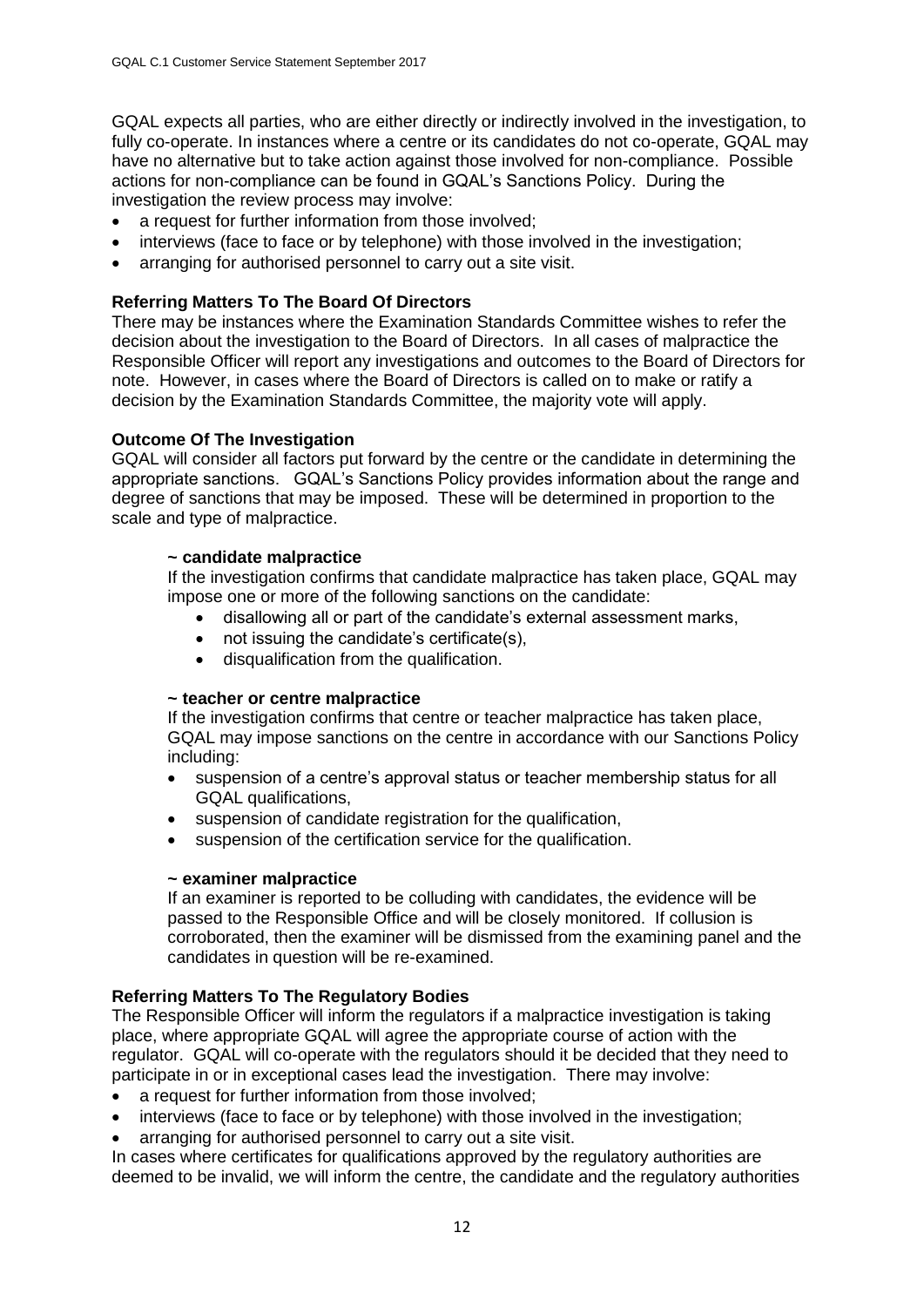of the reasons why they are invalid and provide details of action to be taken for reassessment and/or certification.

### **Reporting The Outcome To The Parties Involved**

After an investigation, the team will produce a draft report for the centre to check for factual accuracy. Any subsequent amendments will be agreed between the centre and us. Once the report has been ratified by the Examination Standards Committee, and the Board of Directors, it will be made available as a final report to the centre, and to the regulatory authorities and other external agencies as required.

We will advise all interested parties of the outcome of our investigation within 10 working days of making our decision.

If an independent/third party notified us of the suspected or actual case of malpractice, we will inform them of the outcome.

### **Imposing And Monitoring Sanctions**

Any sanctions imposed will be decided by the Examination Standards Committee and ratified by the Board of Directors. Those involved will be informed as part of the reporting process.

Sanctions will be imposed based on the scale and nature of the malpractice and will be imposed in a proportionate manner as outlined in the Sanctions Policy.

The Responsible Officer will monitor the agreed sanctions. Any actions that need to be taken as part of these sanctions will be monitored by the Responsible Officer and reported to the Board of Directors.

Should any additional measure be required (e.g. for continued non-compliance during the monitoring period) the Responsible Officer will request a decision to be made by the Board of Directors to extend the sanction finish date or escalate them.

Either at notification of a suspected case of malpractice or at any time during the investigation, GQAL reserves the right to suspend any claims for candidate certification submitted by the centre involved.

### **Appeals Against Our Decision To Impose Sanctions**

If an appeal is to be made against GQAL's decision to impose sanctions, it must be made in writing to the Responsible Officer within 30 days of receipt of notification of a sanction. The Responsible Officer will refer the appeal to a GQAL Appeals Panel for a final decision.

# *5 ENQUIRIES ON RESULTS SERVICE POLICY AND PROCEDURE*

Results, certificates and profiles will be issued within 6 working weeks of the examination date.

All applications for enquiries about results will be acknowledged within 7 working days of receipt.

Requests for a clerical re-check for an individual candidate will be responded to within 7 working days of receipt.

Requests for a review and re-mark for an individual candidate will be responded to within 14 working days of receipt.

Requests for a review and moderation for a group of candidates will be responded to within a 6 working week period from receipt.

This is a service provided by GQAL and sits outside the appeals process. The Enquiries on Results Service may only be requested by the Head of the Centre, on behalf of candidates or parents. All enquiries about results must only be made to GQAL. All applications for the Enquiries on Results Service will be acknowledged within 7 working days of receipt. If you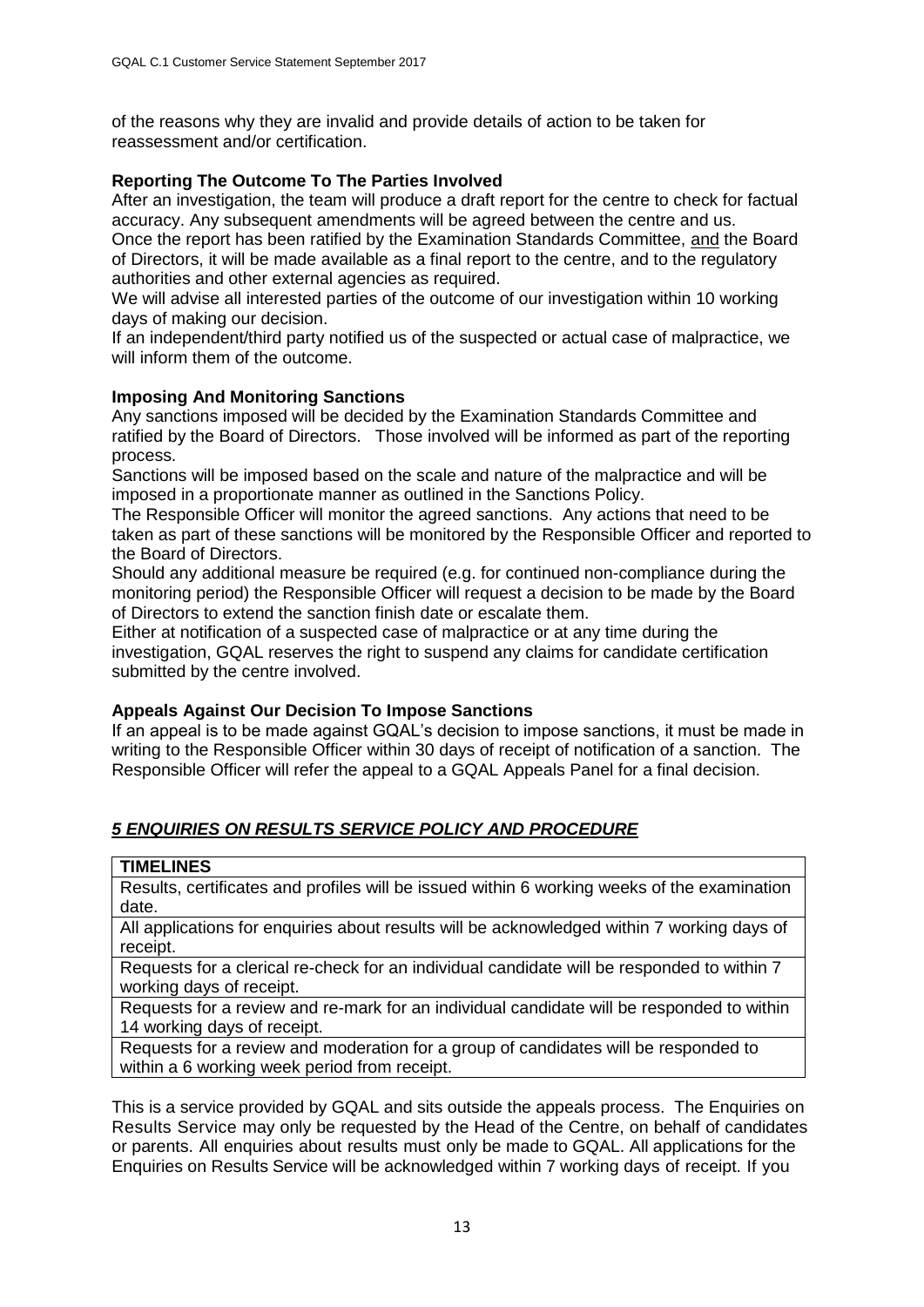have not received an acknowledgement within this period, you should inform GQAL's Head Office immediately.

Three levels of enquiries are available to Centres that have entered candidates for GQAL Awards:

#### **Level 1. Clerical re-check**

A full clerical re-check including the provision of a statement of the marks by assessment criteria for an individual candidate.

### **Level 2. Review and re-mark**

A review of the mark records and a re-mark of the examination for an individual candidate by the Independent Assessor, a full clerical re-check and statement of marks by assessment criteria.

#### **Level 3. Review and moderation**

Review and moderation of all the mark records for a group of candidates, by a moderator together with a full clerical re-check and statement of marks by assessment criteria. Centres should bear in mind that if the results are deemed to be correct as issued there is a charge made for this service. Details of current fees can be found in the fees section of the GQAL's website. Only one review and re-mark will be allowed for each candidate's result.

Centres may in addition, request a review and moderation of all the mark records for a group of candidates.

### **Applications For Enquiry On Results Service Must Be:**

(a) submitted to GQAL by the Head of Centre responsible for the candidate's entry;

(b) submitted within two working weeks of the receipt of the results. *(Centres are advised that they should submit enquiries as soon as possible after the results have been issued. Requests received after the time allowed will not be accepted);*

(c) accompanied by a consent form and a letter stating the reasons for the enquiry.

GQAL will not consider:

(a) any telephone requests for Enquiries on Results Service;

(b) any direct requests for Enquiries on Results Service from candidates or their parents.

### **Outcome Of Enquiries On Results Service**

GQAL will provide written notification to the Centre of the outcome of the enquiry. If the outcome of an enquiry is considered by GQAL to bring into question the accuracy of the results for other candidates in that or other groups, the outcome of the original enquiry will be notified to the Centre and GQAL will extend the enquiry to include any other candidates who may have been affected. The Centre will be notified of the further investigation and the outcome.

As a consequence of a change in the Final Award GQAL will:

(a) notify the Centre at once in writing;

(b) make no charge for the candidate enquiry fee where a grade is amended or, in the case of the review and moderation service, charge a proportion of the total fee as is appropriate to the circumstances;

(c) issue a revised statement of results and/or issue a revised certificate where necessary, when the original certificate has been returned.

In cases where a clerical check, review, re-mark or moderation reveals inaccurate marking or a clerical error, marks may be confirmed, lowered or raised and the award of a Pass, Merit or Distinction may also be confirmed, lowered or raised. Centres must advise candidates and or parents of these possible outcomes and the candidate's informed consent must be sought before any application is submitted. Please note that by counter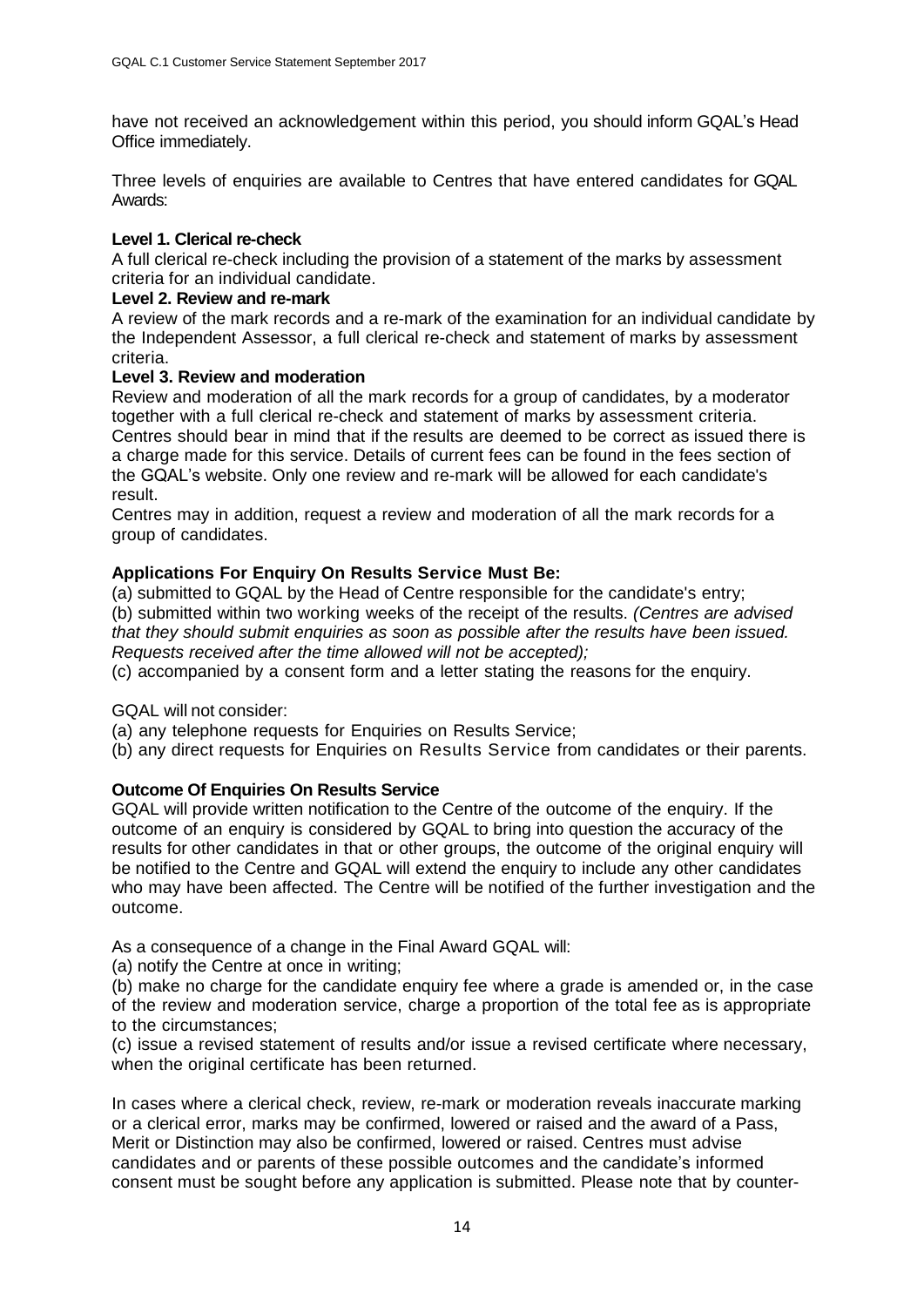signing and submitting an application form the Centre confirms that the candidate and parent(s) are aware of the possible outcomes and has consented to the application. It is the responsibility of the Head of Centre to ensure that all candidates involved in enquiries about results are aware of and accept the possible outcomes of an enquiry.

# **Detailed Description Of The Enquiry On Results Service**

### **1.Clerical re-check**

This will consist of the following:

a) a re-check that all assessment criteria have been marked;

b) a re-check that the marks have been properly transferred from the assessment documentation;

c) a re-check that the marks for the award have been correctly recorded in the computer system;

d) a re-check that any adjustments, if applicable, have been correctly applied;

e) a re-check on the grade boundaries;

f) a re-check on the application, where appropriate, of any allowances, e.g. those resulting from special consideration.

### **2. Review and re-mark**

This will consist of the following:

a) a clerical re-check consisting of all items 1 above;

b) a check on the applicable Independent Assessor standardisation records and the Centre standardisation records;

c) a review of the assessment documentation and the original marks awarded for assessment criteria undertaken against the approved mark scheme for the examination, by the Assessment Standards Officer who will confirm or amend the original marks.

### **3. Review and moderation**

This is a review and moderation of all the mark records for a group of candidates by a moderator, together with a full clerical re-check and statement of marks by component and assessment category and consists of:

a) a complete review, including clerical checks, by the Assessment Standards Officer and an independent expert, of all stages in the examination process prior to the issue of the results for a group of candidates.

b) a check on the applicable Independent Assessor standardisation records, Centre standardisation records and standardisation archive materials;

c) a written report from the original Independent Assessor;

d) the provision to the centre of a report by the Assessment Standards Officer on the results of the review;

e) the provision of the moderated final scores.

*NB. When a review and moderation has been requested, no request for a clerical check, review or re-mark of the examination results for an individual candidate entered for that group will be accepted.*

# **Appeals To GQAL Against The Outcome Of The Enquiries On Results Service.**

After the outcome of an Enquiry on Results Service has been reported, the Head of Centre may appeal against the decision. Appeals on behalf of an individual candidate or a group of candidates can only be made by the Head of Centre responsible for the entry. All appeals must be made in writing and in accordance with the requirements set out in the Appeals Procedure.

# **Alteration Of Final Scores And Awards Following Enquiries On Results Service.**

The lowering of a subject grade following an enquiry, or any subsequent appeal will only apply;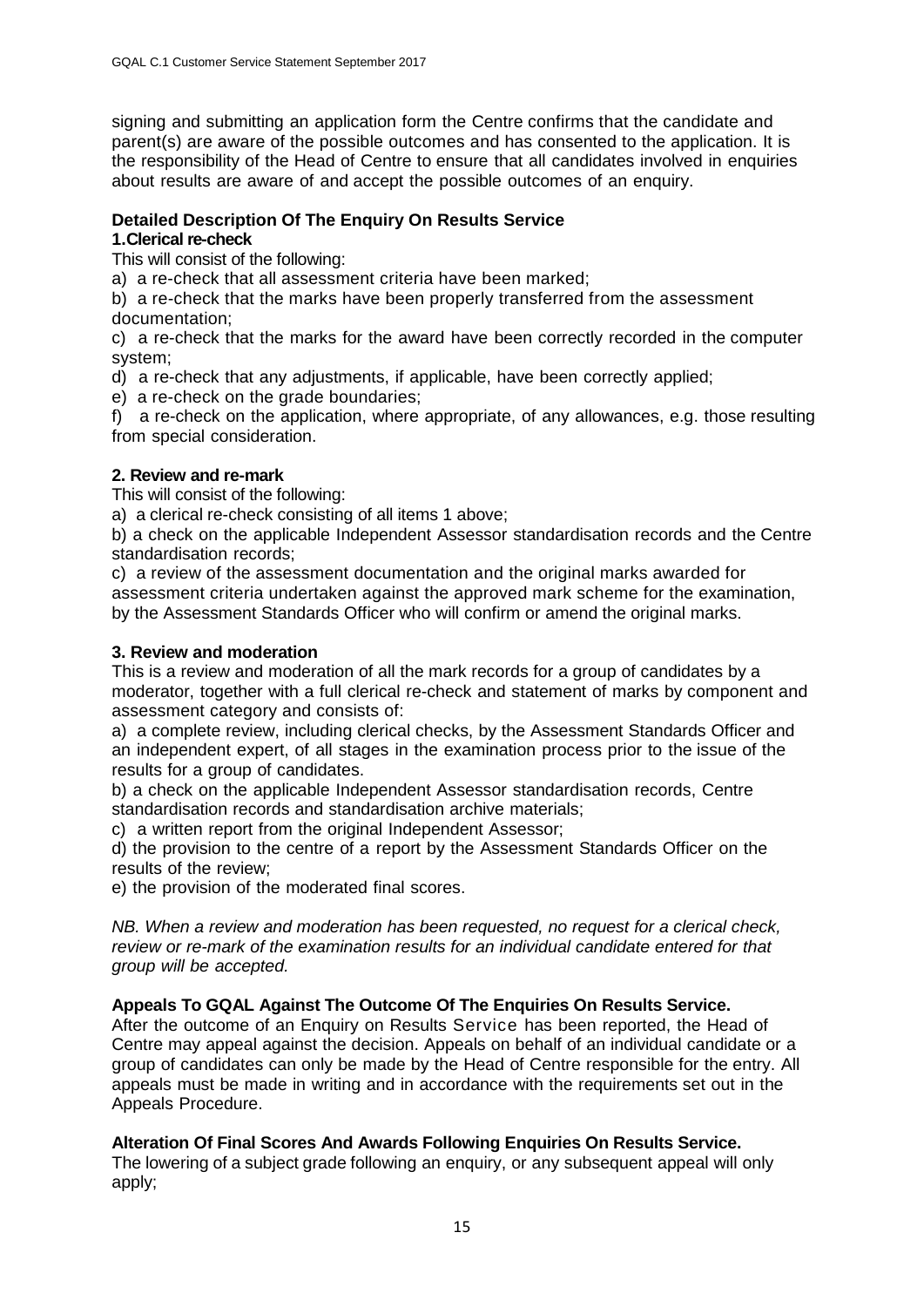- i) if the marks for an assessment criterion are lowered;
- ii) if the enquiry is initiated by the Centre.

If for any reason a review or re-mark is initiated by GQAL, final scores can only be confirmed or raised.

It is essential that any candidate involved in an enquiry or any subsequent appeal about a GQAL Examination is made fully aware of the potential outcomes. GQAL strongly suggests that this information is made available to candidates in writing and **require** that formal written consent is received from the candidate (if over the age of 18 years) or from the parent or guardian in the case of a minor. A suggested template for this purpose is available from Head Office. Centres may adapt it for their own use, for example by incorporating the name of the School or College. A copy of the signed consent form should be sent when the enquiry about results is initiated.

By signing the application form for an enquiry, the Head of the Centre is confirming to GQAL that the candidate has been fully informed of the possible outcomes and has given consent to the enquiry being made.

The consent of candidates is not formally required before an enquiry is made about the results for a group of candidates or examination session. However, GQAL recommends that candidates should be made aware that the Centre intends to make an enquiry and that this may result in the final scores for any or all the candidates involved, being confirmed, raised or lowered.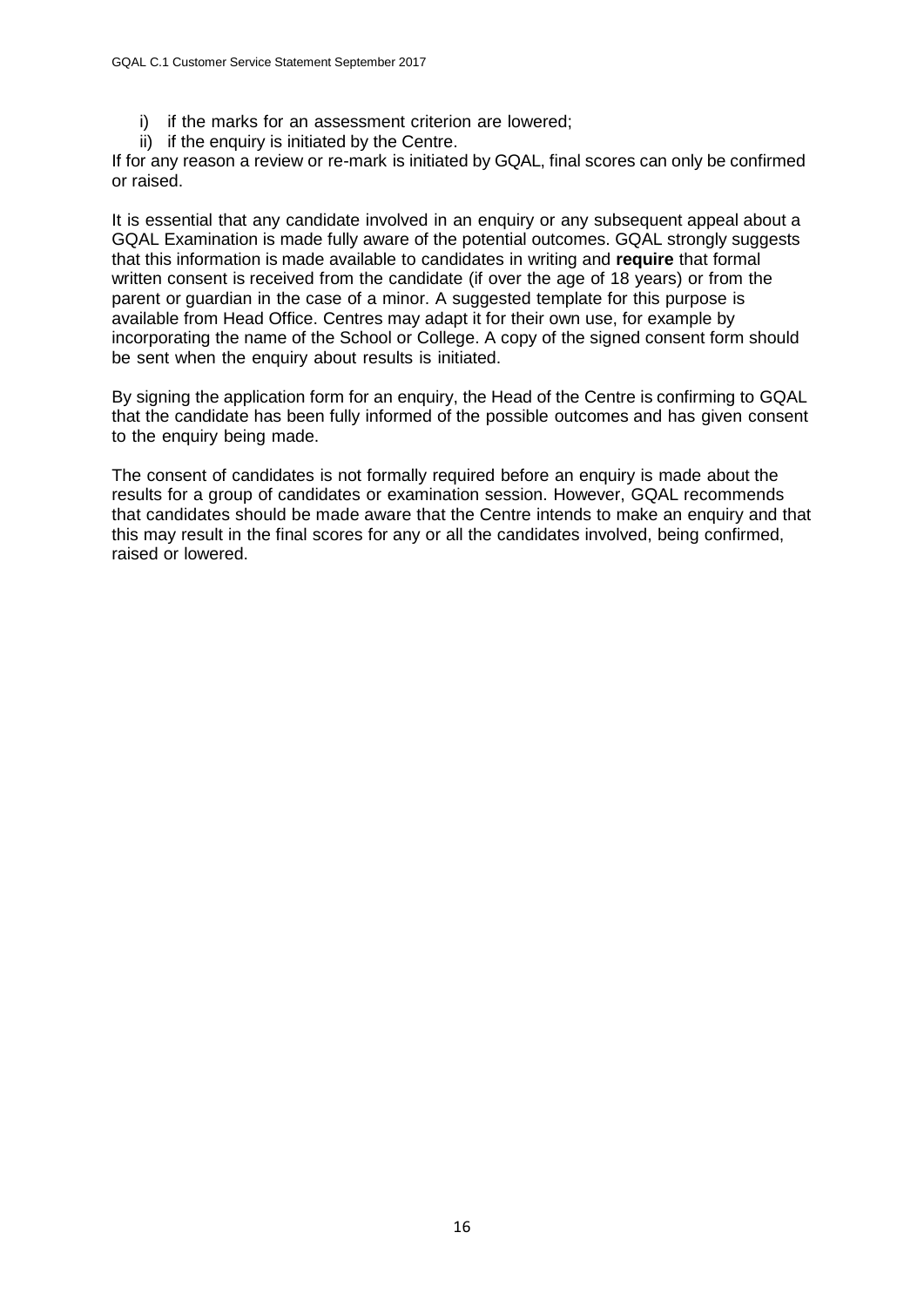# *6 APPEALS POLICY AND PROCEDURE*

# **TIMELINES**

The Appeals process consists of the final stage open to Centres on behalf of candidates after having used the Enquiry on Results service.

Appeals must be submitted, in writing, by the Centre within 14 working days of the date on which notification of the final outcome of the Enquiry upon Results is received by the Centre. All applications for appeals will be acknowledged within 7 working days of receipt.

### **Stage 1 Appeal**

The appellant will be informed of the result of the appeal within a 5 working week period from the date on which the appeal was received.

The Centre will need to notify GQAL within 14 working days of the Stage 1 outcome if it wants to progress to Stage 2.

# **Stage 2 Appeal**

The appellant will be advised of the date of the hearing within a 4 working week period from the date on which the appeal was received.

The appellant will be informed of the result of the appeal within 5 working days of the date of

the hearing.

The Appeals Procedure is the final approach open to Centres after having used the Enquiry on Results service.

Centres should bear in mind that there is a charge made for this service should the Appeal be turned down. Details of current fees can be found in the fees section of the GQAL's website.

Appeals must be submitted in writing, by the Centre to the Responsible Office of GQAL within 14 working days of the date on which notification of the final outcome of the Enquiry on Results is received by the Centre.

Formal notification of the intention to appeal should include the following information:

(a) Name(s) and Identification number(s) of candidate(s);

- (b) Grades;
- (c) Date of Independent Assessment;
- (d) Simple statement of the reason(s) for making the appeal;
- (e) Full description of the reason for appeal.

Where the Centre considers that a common issue applies to a number of candidates from the centre, a joint application for those candidates should be made.

Receipt of this notification will be acknowledged in writing.

# **Appeals Procedure Summary**

The focus of the Appeals Procedure is to establish whether or not GQAL, in making awards, has used procedures that were fit for the purpose and whether it applied them properly and fairly, in arriving at judgements of candidate performance.

The procedures open to investigation includes the full range of processes involved in and leading to the award of a final score and the result obtained in a GQAL examination, including marking, standardisation, moderation and any subsequent Enquiries on Results. An Appeal will not involve a review of the examination scores as that will have already been completed during the Enquiry on Results service. The Appeals Process can be in two stages.

# **Stage One Appeal Procedure**

This will involve a review of the case by a member of GQAL who has had no previous knowledge of the case. The outcome of the review will be reported in writing to the Responsible Officer who will communicate this to the Centre.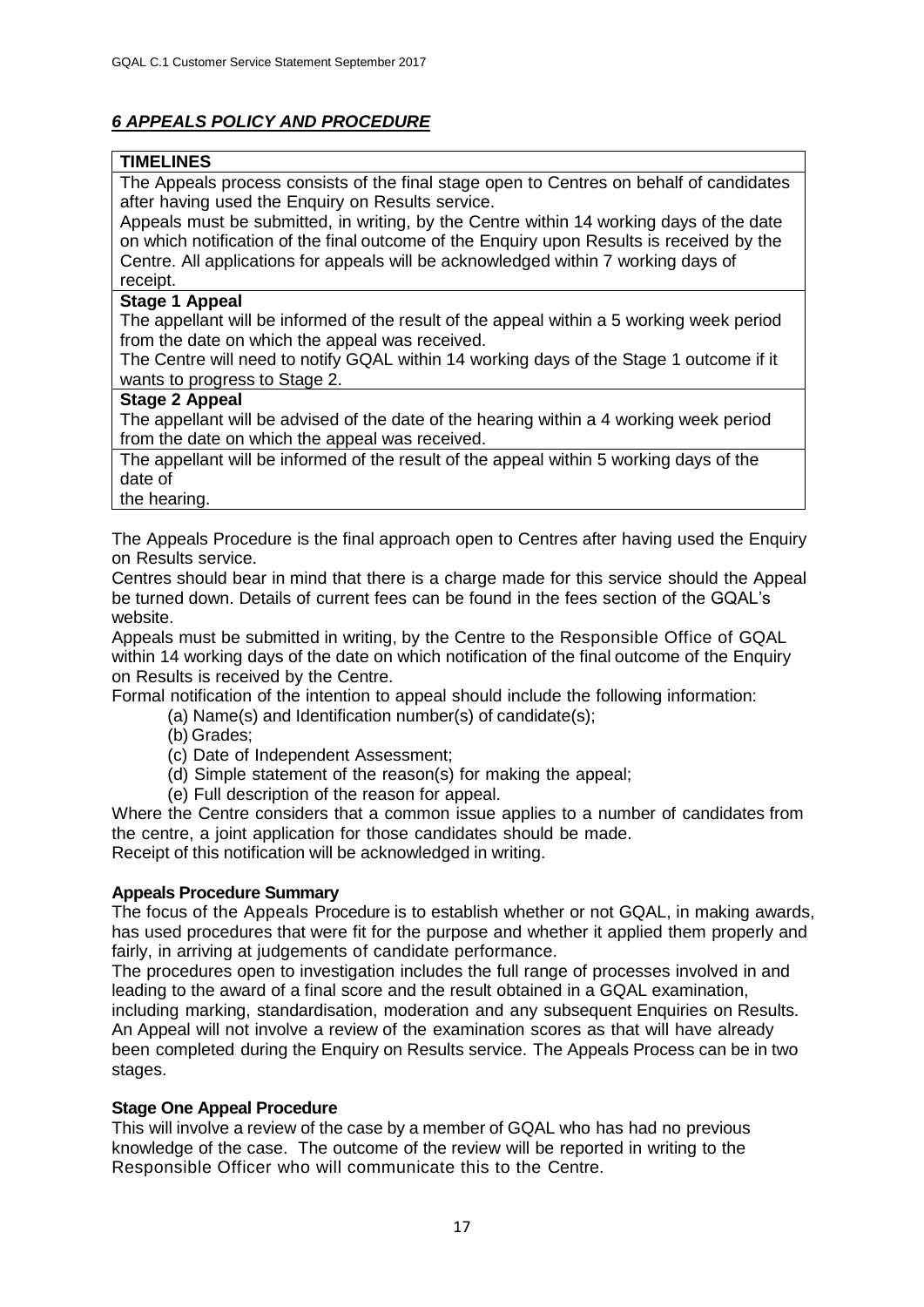### The review may

- (i) confirm the award made by GQAL
- (ii) require GQAL to take appropriate remedial action or
- (iii) involve broader recommendations being made to GQAL.

If the Centre remains dissatisfied, they may, on written request to GQAL within 14 working days of the outcome of Stage One being notified, ask to progress to Stage Two.

#### **Stage Two Appeal Procedure**

If the Centre remains dissatisfied following the outcome of Stage One of the Appeal Procedure, a written request to proceed to Stage Two should be made within 14 working days to the Responsible Officer of GQAL. At this time the Centre should indicate the names of those who will represent the Centre and provide such information and evidence as the Appeals Panel may require. At the same time, relevant officers of GQAL will be asked to provide GQAL documents in support of their view. The completion of Stage Two of the Appeals Process represents the final point in the appeals against decisions of GQAL.

Stage Two involves the hearing of the case by a specially convened Appeals Panel of GQAL and one person independent of GQAL. The appeal will be considered at a formal hearing during which the issues will be fully reviewed and considered. The Appeals Panel will make a decision, on behalf of GQAL, at the end of the hearing and the outcome, together with reasons for its findings, will be sent to the Responsible Officer who will forward this to the Centre within five working days.

Normally the Centre will be asked to provide representatives whose role will be to set out the basis of the appeal and call on witnesses to give supporting statements or other evidence in relation to the case being made. GQAL will also be asked to nominate officers to present its views and may also nominate witnesses to call on. The Responsible Officer will collate all of this information and make it available to the Centre, to GQAL officers and to Panel Members in advance of the date of the hearing.

Centres should bear in mind that if the results are deemed to be correct as issued there is a charge made for this service. Details of current fees can be found in the fees section of the GQAL's website.

#### **At the Hearing**

The hearing will be normally chaired by the Chair of the Advisory Council.

The Chair will rule on any matters of relevance or procedure during the hearing. The case on behalf of the appellant(s) will be presented by their nominee, and on behalf of GQAL by a nominated officer.

- i. The order of business will normally proceed as follows:
- ii. The Centre shall set out their case in the presence of GQAL representatives and witnesses, calling upon the notified witnesses as appropriate.
- iii. All members of the Panel GQAL shall have the opportunity to ask questions of the nominees and witnesses.
- iv. GQAL representatives shall set out their case in the presence of the appellant(s) and witnesses and may call upon notified witnesses on their behalf.
- v. All members of the Panel GQAL shall have the opportunity to ask questions of the nominees and witnesses.
- vi. GQAL representatives shall have the opportunity to sum up their case.
- vii. The appellant shall have the opportunity to sum up her/his case.
- viii. All representatives and witnesses shall withdraw, and the Appeals Panel will deliberate in private.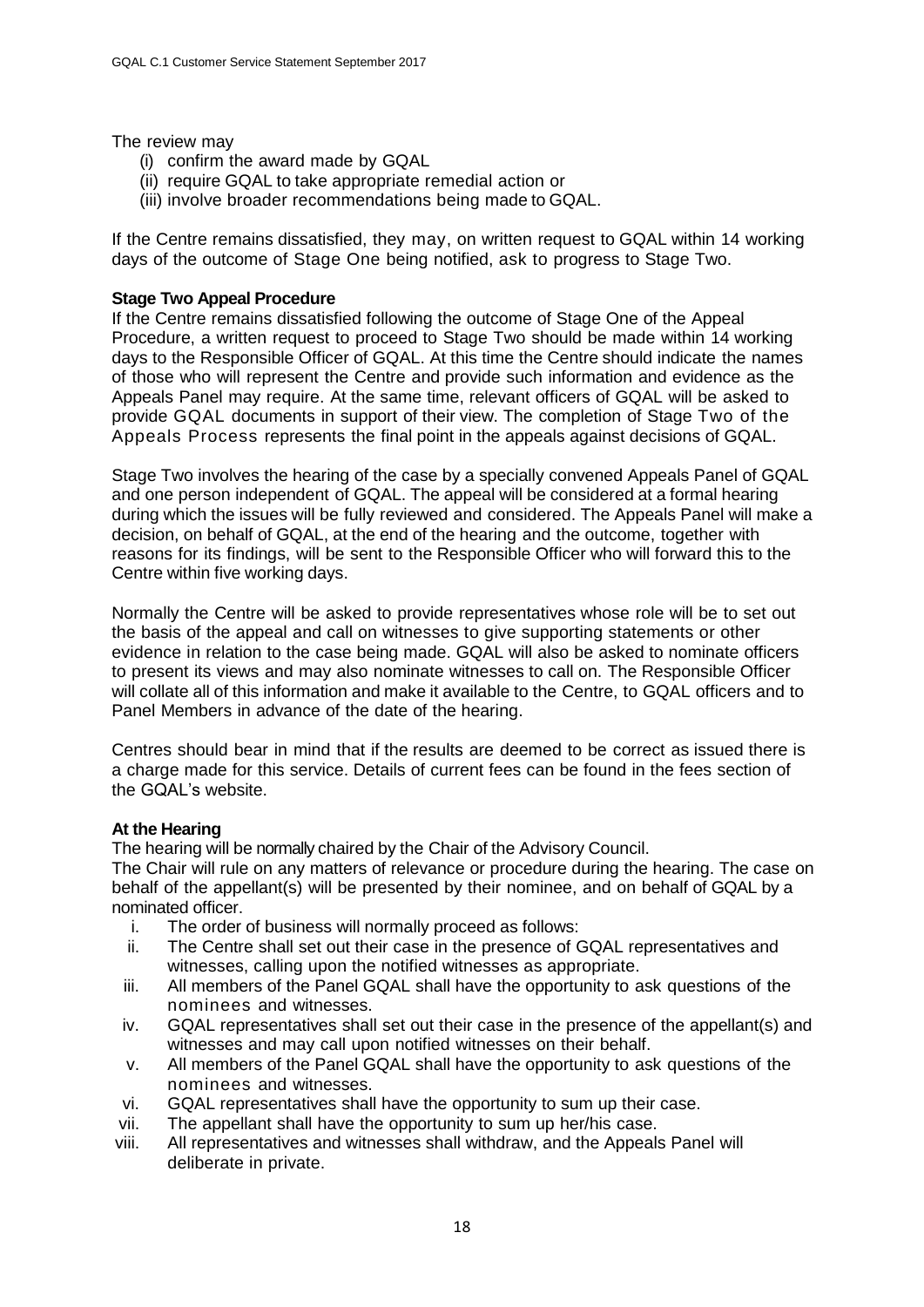- ix. In the event that the Appeals Panel members require clarification on any matter, all parties will return to allow relevant points to be addressed.
- x. A record of the proceedings will be made.

The members of the Appeals Panel will come to a decision, taking a vote if necessary. The Chairperson will have the casting vote if necessary. The Panel and Chair will take advice from the Independent person who will not have a vote. The Responsible Officer shall note the decision and the reasons given. The Appeals Panel will either refuse the appeal (thus confirming the original award) or uphold it and require the officers to take appropriate action. When appropriate, the panel may make broader recommendations to GQAL as a whole.

#### **After the Hearing**

The decision of the Appeals Committee and the underlying reasons will be conveyed to both parties by the Responsible Officer within five working days of the hearing and reported to GQAL's Board of Directors at its next meeting.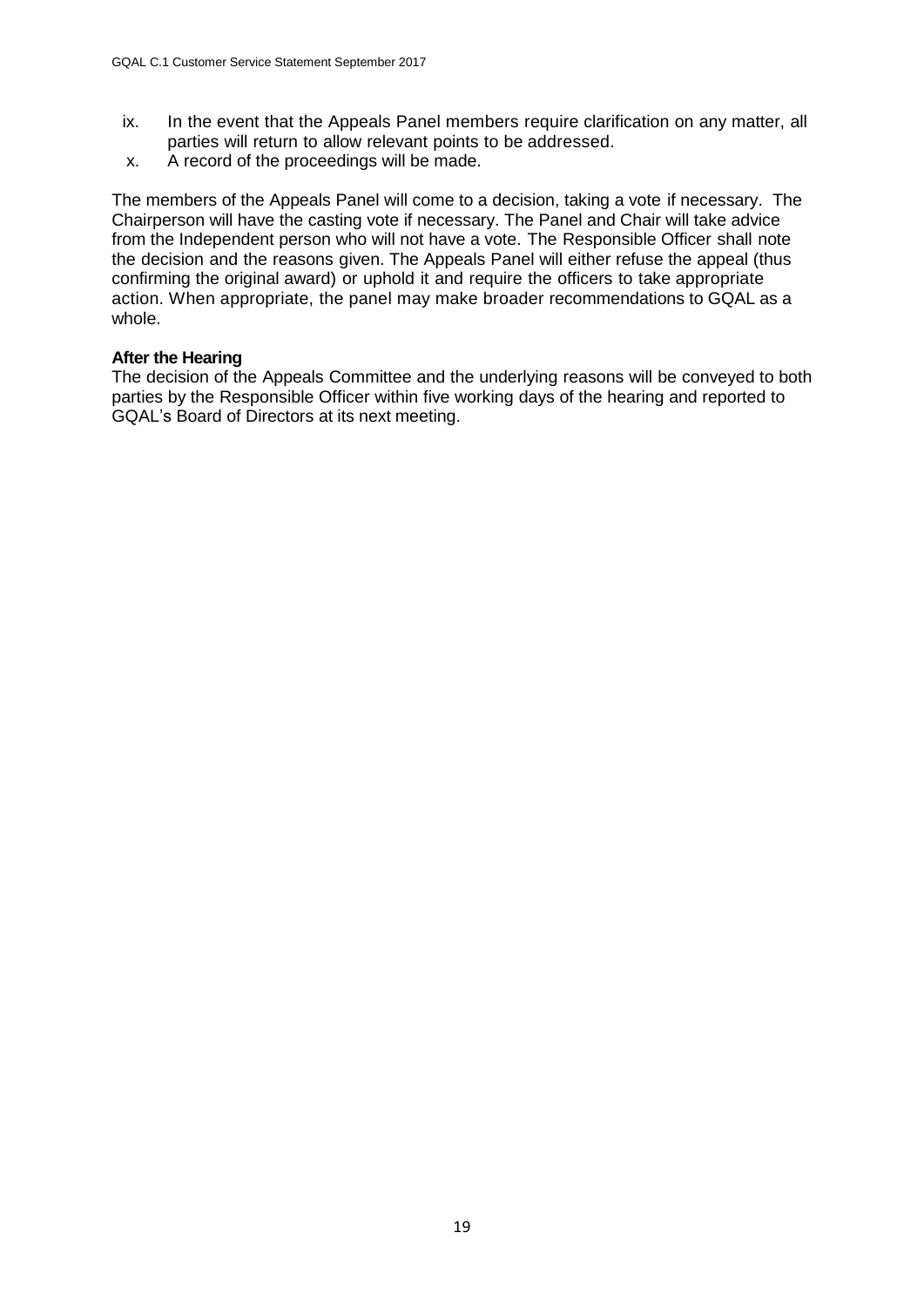# *7 COMPLAINTS POLICY AND PROCEDURE*

We value feedback of how we can improve our service. All complaints will be handled sensitively and efficiently.

If you are not satisfied with our service, please follow the procedure below to enable us to respond to your complaint as quickly as possible.

The complaints procedures do not deal with examination results as these are dealt with by the Enquiries on Results and Appeals process.

GQAL does not normally investigate complaints received more than six months after occurrence.

To enable us to process your complaint effectively please provide us with as much of the following information as you can:

- your name and address;
- centre name and number, if relevant;
- an email address;
- candidate numbers, if relevant;
- the qualification and specification code your complaint relates to, if relevant;
- a clear description of your complaint;
- copies of any relevant correspondence.

### **Timelines**

#### **Complaint**

Complaints must be submitted, in writing, within 14 working days of the date of the occurance/incident. All complaints will be acknowledged within 5 working days of receipt.

The complainent will be informed of the result within a 5 working week period from the date on which the complaint was received.

The Complainant should notify GQAL within 14 working days of the outcome if they want to appeal.

#### **Appeal**

The appellant will be advised of the date of the hearing within a 4 working week period from the date on which the appeal was received.

The appellant will be informed of the result of the complaint appeal within 5 working days of the date of the hearing.

Complainants should bear in mind that if the complaint or appeal is turned down there is a charge made for the service. Details of current fees can be found in the fees section of the GQAL's website. Complaints must be submitted in writing to the Responsible Office of GQAL within 14 working days of the occurance/incident.

#### **Complaint Procedure**

This will involve a review of the case by a member of GQAL who has had no previous knowledge of the case.

The outcome of the review will be reported in writing to the Responsible Officer who will communicate this to the Centre.

#### The review may

- (i) turn down the complaint
- (ii) require GQAL to take appropriate remedial action or
- (iii) involve broader recommendations being made to GQAL.

If the Centre remains dissatisfied, they may, on written request to GQAL within 14 working days of the outcome of he Complaint Process being notified, ask to progress to Complaint Appeal.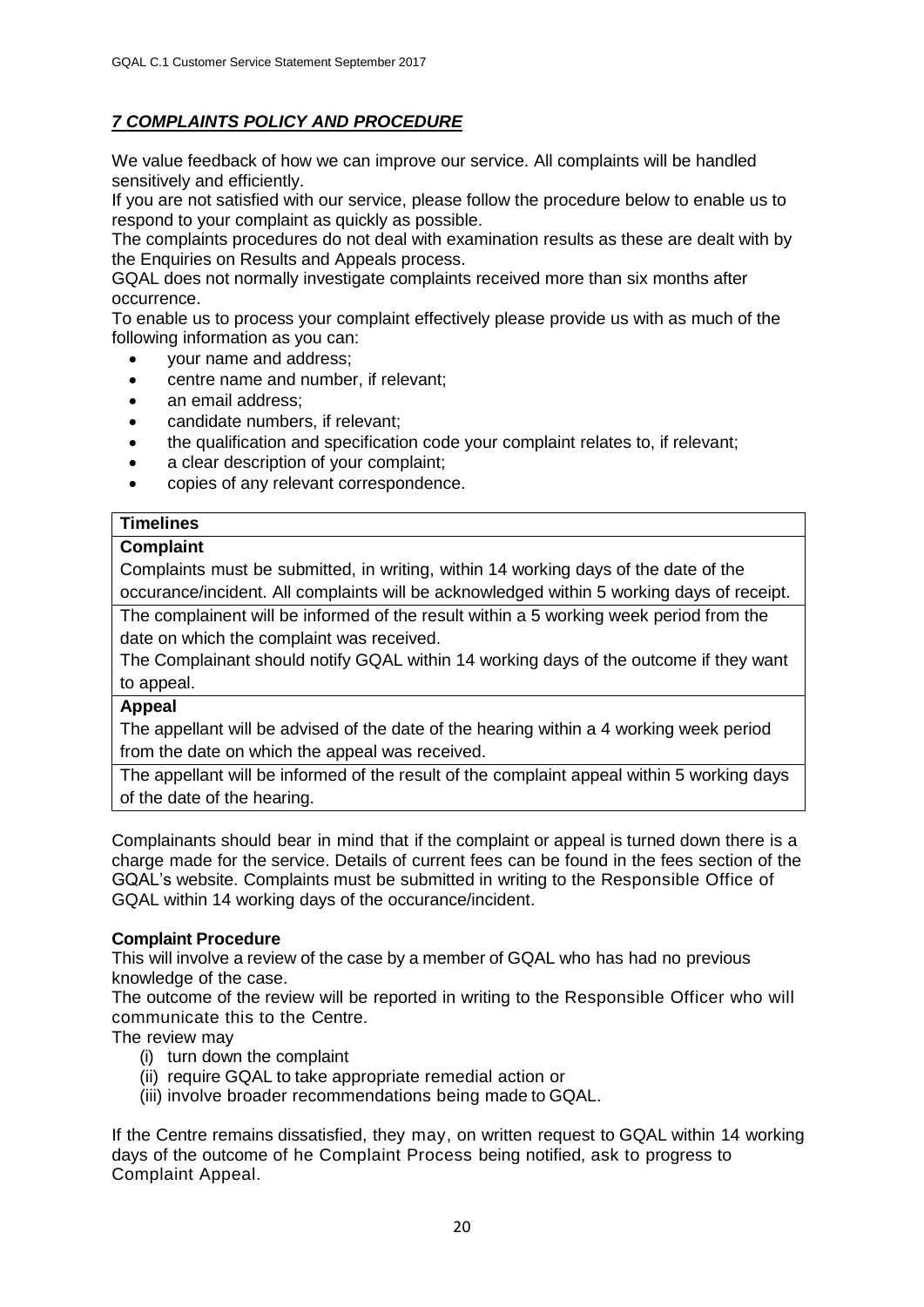### **Complaint Appeal Procedure**

At this time the Centre should indicate the names of those who will represent the Centre and provide such information and evidence as the Appeals Panel may require. At the same time, relevant officers of GQAL will be asked to provide GQAL documents in support of their view. The completion of Complaint Appeal represents the final point in the appeals against decisions of GQAL. The Complaint Appeal procedure involves the hearing of the case by a specially convened Appeals Panel of GQAL and one person independent of GQAL. The appeal will be considered at a formal hearing during which the issues will be fully reviewed and considered.

The Appeals Panel will make a decision, on behalf of GQAL, at the end of the hearing and the outcome, together with reasons for its findings, will be sent to the Responsible Officer who will forward this to the Centre within five working days.

Normally the Centre will be asked to provide representatives whose role will be to set out the basis of the appeal and call on witnesses to give supporting statements or other evidence in relation to the case being made. GQAL will also be asked to nominate officers to present its views and may also nominate witnesses to call on. The Responsible Officer will collate all of this information and make it available to the Centre, to GQAL officers and to Panel Members in advance of the date of the hearing.

### **At The Hearing**

The hearing will be normally chaired by the Chair of the Advisory Council.

The Chair will rule on any matters of relevance or procedure during the hearing. The case on behalf of the appellant(s) will be presented by their nominee, and on behalf of GQAL by a nominated officer.

The order of business will normally proceed as follows:

- (i) The Centre shall set out their case in the presence of GQAL representatives and witnesses, calling upon the notified witnesses as appropriate.
- (ii) All members of the Panel GQAL shall have the opportunity to ask questions of the nominees and witnesses.
- (iii) GQAL representatives shall set out their case in the presence of the appellant(s) and witnesses and may call upon notified witnesses on their behalf.
- (iv) All members of the Panel GQAL shall have the opportunity to ask questions of the nominees and witnesses.
- (v) GQAL representatives shall have the opportunity to sum up their case.
- (vi) The appellant shall have the opportunity to sum up her/his case.
- (vii) All representatives and witnesses shall withdraw and the Appeals Panel will deliberate in private.
- (viii) In the event that the Appeals Panel members require clarification on any matter, all parties will return to allow relevant points to be addressed.
- (ix) A record of the proceedings will be made.

The members of the Appeals Panel will come to a decision, taking a vote if necessary. The Chairperson will have the casting vote if necessary. The Panel and Chair will take advice from the Independent person who will not have a vote. The Responsible Officer shall note the decision and the reasons given. The Appeals Panel will either refuse the appeal (thus confirming the original award) or uphold it and require the officers to take appropriate action. When appropriate, the panel may make broader recommendations to GQAL as a whole.

### **After The Hearing**

The decision of the Appeals Panel and the underlying reasons will be conveyed to both parties by the RO within five working days of the hearing and reported to GQAL's Board of Directors at its next meeting.